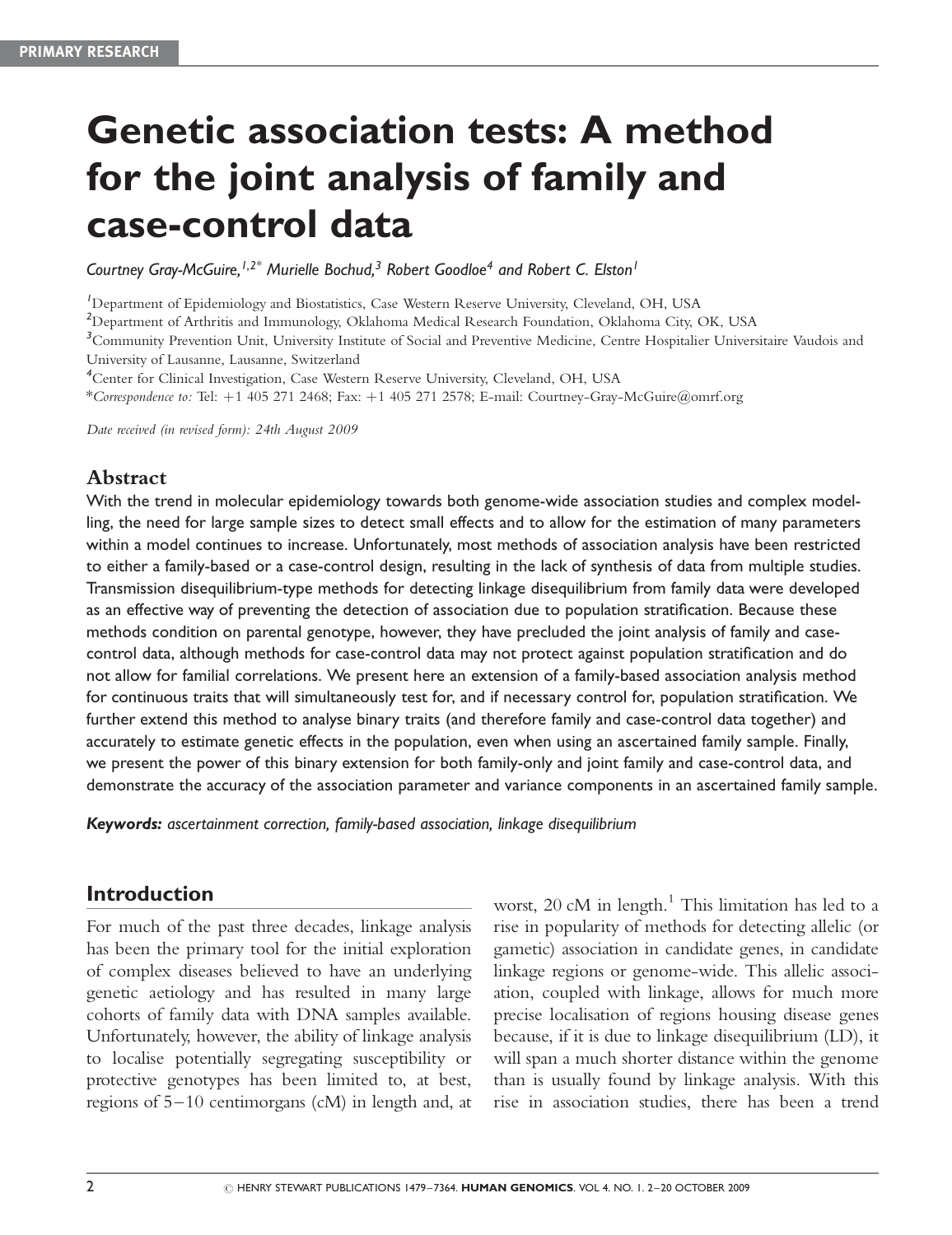toward the collection of unrelated case-control samples, often with the abandonment of large family studies. Certainly, these samples are much easier to obtain than are family samples, but they also have certain limitations, even within the context of recent genome-wide association successes.2,3 Further, allelic association can be due to factors other than LD (which we define as the combination of allelic association and linkage) or pleiotropy (a marker allele itself being involved in the aetiology of the disease).<sup>4</sup>

Population stratification, which exists when multiple strata within a given sample differ with respect to either the underlying trait distribution or the marker genotype distribution (and which leads to spurious association when it occurs with respect to both), is a commonly cited cause of false-positive findings in case-control association studies (eg Knowler et al.<sup>5</sup>) and the most likely cause in genetic epidemiological studies. This threat of increased type I error rate has led to the development of many methods that guard against the effects of population stratification. The first two general classes use unlinked loci and can both be subsumed under the term 'genomic control': (1) test for population stratification using unlinked regions of the genome; (2) allow for the population stratification, as estimated from unlinked regions of the genome when performing an analysis of allelic association. The third general class guards against population stratification by using non-transmitted alleles as controls (ie a case-control design perfectly matched for ethnicity by appropriately using family data). While these methods are effective in controlling for population stratification, they each have their limitations with respect to power, efficiency and flexibility.

The limitations of genomic control methods $6-8$ are the requirement of having genotypes at many loci unlinked to the disease allele. In the context of a genome-wide association scan, the choice of the best regions to use as a 'control' is difficult, as there is no guarantee that the markers being used are indeed unlinked to a disease gene. Applying this method to a candidate gene study suffers from the same limitation, but also requires significant additional cost and labour to type enough (and how many is enough?) additional loci.

Transmission disequilibrium tests (TDTs) — as they were termed by Spielman et  $al.^9$  and are commonly referred to — comprise, in general, a unique study design (rather than a single statistical test) that protects against the effects of population stratification by comparing the frequencies of alleles (haplotypes or genotypes) transmitted from parents to their affected children with the frequencies of non-transmitted alleles to these same children. These tests of allelic association condition on, at least, parental genotypes and offspring disease phenotypes. Many TDT-type designs have been suggested since first proposed by Rubinstein et al., <sup>10</sup> including extensions for multiple siblings, missing parents and extended pedigrees — to name but a few (see Table S1). All of these extensions, however, retain conditioning on part of the data available and therefore share the following limitations: (1) conditional tests are sensitive to sampling strategy, leading to very low power under several  $\text{conditions};^{11}$  and (2) missing parental data, transmissions from homozygous parents — or from heterozygous parents to heterozygous children are non-informative, which results in a dramatic reduction of effective sample size and therefore of power, particularly when analysing single nucleotide polymorphism (SNP) data. This may also lead to an increased type I error rate if care is not taken to include the transmissions from two similarly heterozygous parents when the child is heterozygous. <sup>12</sup> Further, as for all tests of allelic association, the power of TDT-type designs rapidly decreases if the marker is not the disease locus and/or if the marker and disease allele frequencies differ. $13-15$ 

Novel methodological approaches for the analysis of LD in family data include a class of variance component approaches and what are termed family-based association tests (FBATs). Fulker first proposed a test for both between-family association (or, more appropriately, 'among-family', as we typically expect more than two families), which models the phenotypic means given the marker locus genotypes, and within-family association (linkage) by using identity-by-descent status in modelling the sib-pair variance-covariance structure.<sup>16</sup> It was shown that the within-family component provides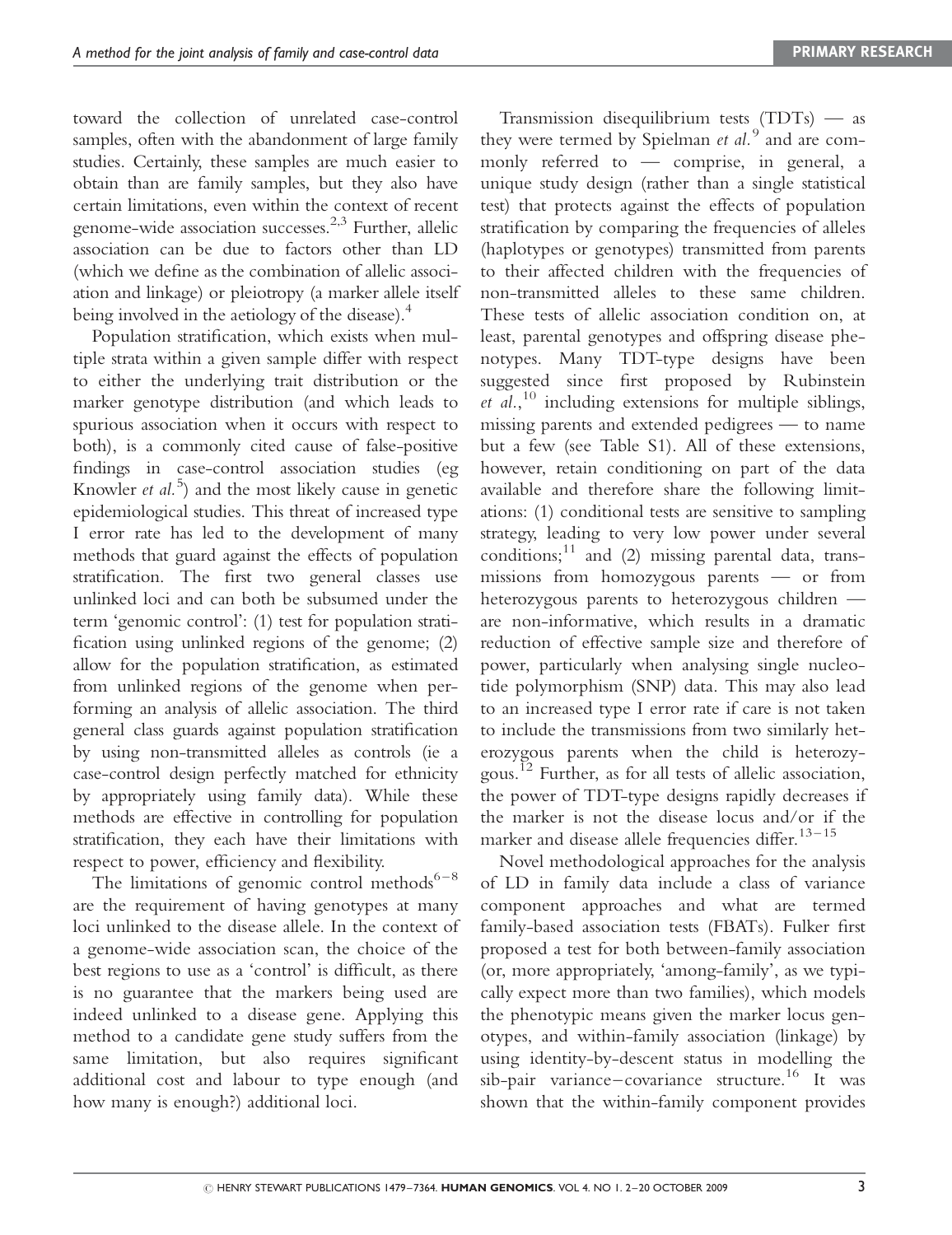an estimate of the additive genetic effect unaffected by population stratification. Sham et  $al.^{17}$  extended this method to incorporate larger sibships, dominance variance and multi-allelic markers. It was further extended to sibships with or without parental genotypes, and to multi-generational pedigree data by Abecasis et al.<sup>18</sup> FBAT is a unified approach to family-based tests of association that 'compares tests for association to their conditional distributions given the minimal sufficient statistics under the null hypothesis for the genetic model, sampling plan and population admixture',  $^{19}$  in two steps: (1) building a test statistic that is sensitive to the co-variation of the trait and marker; and (2) finding the distribution of the test statistic under the null hypothesis. Broadly speaking, the test statistic is the 'covariance between a function of the genotype and a function of the trait',<sup>20</sup> the dependent variable being the offspring genotype. While the first step gives great flexibility in the choice of test statistic, the second is designed to ensure correct type I error rates (ie validity), regardless of population admixture, genetic model or ascertainment scheme. $^{21}$  These approaches are broad, in that they can handle different genetic models, different family structures (including extended pedigrees) and disease phenotypes (qualitative or quantitative, single or multiple). As with the original TDT, however, only heterozygous parents are informative in this framework; non-family data cannot be included and, in the case of FBAT, even if one does have a random sample, the effect size of the allele of interest is not estimated. This can lead to a dramatic loss of effective sample size and therefore potential power and/or precision when compared with an unconditional method such as that presented here and demonstrated in our previous work.<sup>22</sup> Other methods more robust to these particular limitations have been recently proposed for assessing quantitative traits in family-based samples $^{23}$  and binary traits in case-control samples, including related individuals.<sup>24,25</sup> Neither of these methods, however, includes an ascertainment correction (central to pooling family and case-control samples), nor do they estimate family or cluster effects. Further, the former does not allow for the

inclusion of case-control data and the latter does not allow for the inclusion of covariates.

Based on the limitations of the existing strategies for testing LD, we present an alternative two-stage family-based association test in which we combine attributes of two existing methods, first to test whether population stratification is present and then appropriately test for and estimate the effect of, LD of a marker to a continuous trait. We further offer extensions of this method that can be applied to binary traits and hence allow an analysis of case-control data together with family data. We illustrate the power of this method for various sample sizes and structures, specifically for joint family and population-based samples that cannot be analysed by existing methods. We also extend this method to allow for the accurate estimation of association parameters and residual variance components from ascertained family data, and demonstrate, via simulation, that this method is effective in controlling ascertainment bias.

# Methods

# Continuous traits

The framework on which our approach is built was first described by George and  $Elston<sup>26</sup>$  and  $Elston$ et al.<sup>27</sup> in the special context of a randomly selected family sample with a measurable, quantitative trait of interest. For any individual  $i$ , with continuous trait (or, as we will later discuss, liability)  $\gamma_i$ ,  $j^{th}$  covariate values  $c_{ji}$  and a genotype indicator  $z_i$ , we can construct a regression model of the form:

$$
h(\gamma_i) = h(\alpha + \gamma_1 c_{1i} + \gamma_2 c_{2i} + \ldots + \gamma_n c_{ni} + \delta z_i)
$$
  
+ 
$$
p_i + f_i + f'_i + m_i + s_i + \varepsilon_i,
$$
 (1)

in which the number of  $A_1$  alleles, along with other covariates, is a predictor of phenotype. In this model,  $z_i$  is coded such that the allelic effect of substituting A<sub>2</sub> for A<sub>1</sub> is  $\frac{1}{2}$   $\delta$ . The random components include  $p_i$ , a random polygenic effect,  $f_i$  and  $f'_i$ ,  $r$ andom nuclear family effects,  $m_i$ , a random marital effect,  $s_i$ , a random sibship effect and  $\varepsilon_i$ , a random residual individual effect. In addition, the generalised power transformation  $(h)$ ,<sup>28</sup> applied to both the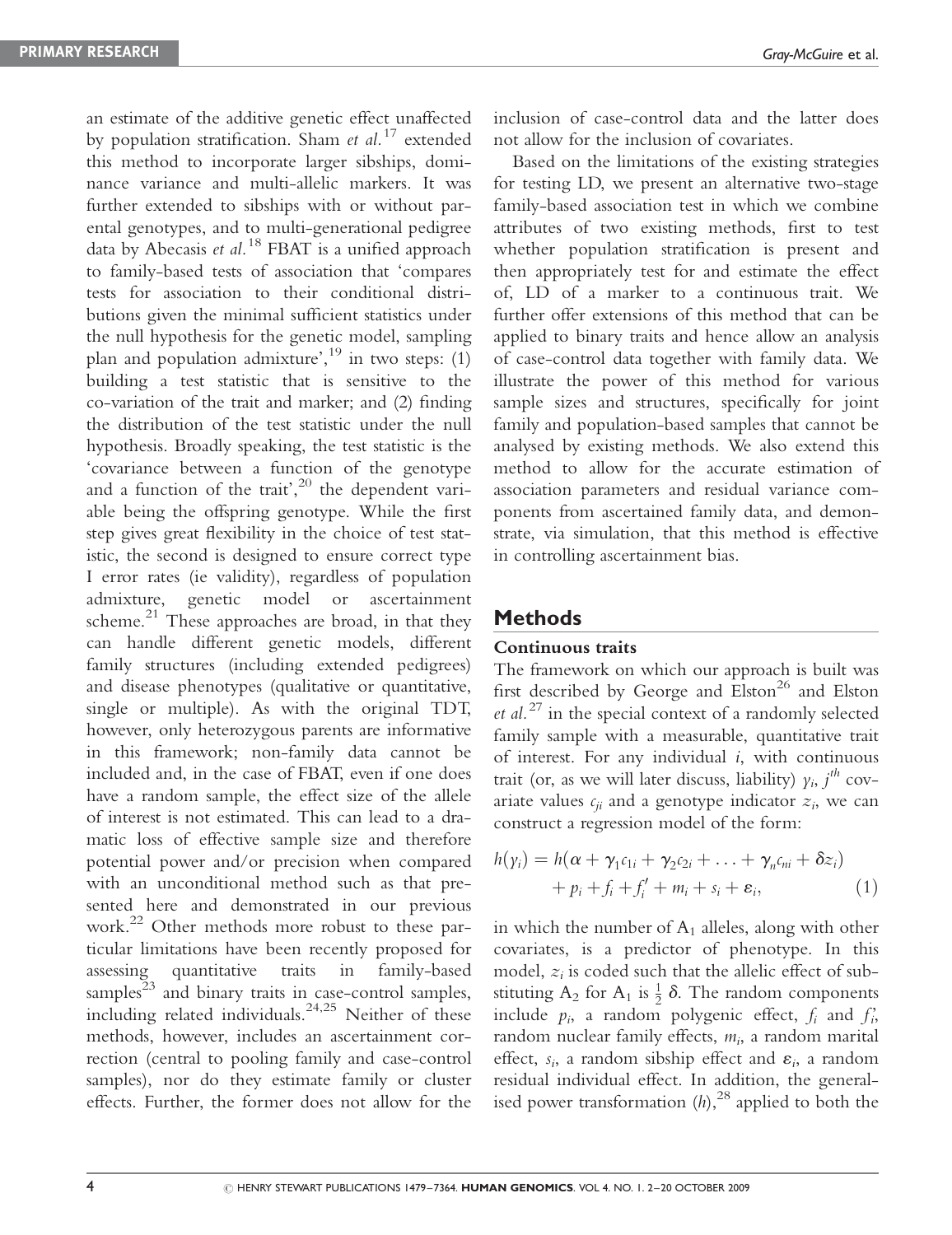trait and its predictors, when simultaneously estimated under a model that assumes normality of the residuals, helps assure both linearity and normality, thus making the model robust to non-independence (as can be the case in large pedigrees). There are two random nuclear family effects  $f_i$  and  $f_i'$  in model (1) because each individual is potentially a member of two different nuclear families, one in which we include the individual's parents and siblings and one in which we include the individual's spouse and children. All the random effects in the model are assumed to be mutually independent and, after the transformation, normally distributed with zero means and variances  $\sigma_p^2$ ,  $\sigma_f^2 = \sigma_f^2$ ,  $\sigma_m^2$ ,  $\sigma_s^2$  and  $\sigma_e^2$ such that:  $V[h(\gamma_i)] = \sigma_p^2 + \sigma_f^2 + \sigma_f^2 + \sigma_m^2 + \sigma_s^2 +$  $\sigma_{\varepsilon}^2$  for families with more than two generations, and  $V[h(\gamma_i)] = \sigma_p^2 + \sigma_f^2 + \sigma_m^2 + \sigma_s^2 + \sigma_e^2$  for families with only two generations. It is important to note that the total variance  $V[h(\gamma_i)]$  is made the same for all individuals by adjusting the residual variance  $\sigma_{\varepsilon}^2$ separately for each person (see Elston *et al.*<sup>27</sup> for details). This model has recently been further extended to allow for each person to have more than two nuclear family effects, as can occur when there are half-sibships in the data, and other kinds of common environmental cluster effects.

As currently implemented in the S.A.G.E. program ASSOC, the likelihood is maximised numerically over all parameters, and standard errors are determined by numerical double differentiation of the log likelihood. Also, p-values, based on the likelihood ratio or a Wald test, can be calculated for the transformation parameters, any of the variance components and any regression coefficients. They are two-sided for all transformation parameters and regression coefficients, and one-sided for all variance components.

This method is meant to follow existing evidence of linkage because it does not control for population stratification. With the growing popularity of genome-wide and candidate gene association studies, however, there are likely to be many instances in which linkage is not known a priori. For this reason, we suggest — rather than automatically resorting to cumbersome genomic control methods or a less powerful TDT-type design — using a two-stage procedure to (1) test for a stratification effect and then (2) test for allelic association. If there is no stratification, then the association resulting from model (1) can be interpreted as LD effects. If there is stratification, then one can use the same regression model framework to perform a test like those mentioned above (TDT and FBAT) that conditions on parental genotype.

To test for stratification, we use the same regression model outlined above, but with the addition of transmitted and non-transmitted allele indicators  $(x_{1i}$  and  $x_{2i})$  defined as:

 $x_{1i} =$ 

 $\begin{cases} 1 & \text{if A is transmitted from an informative mating} \\ 0 & \text{otherwise} \end{cases}$  $\begin{cases} 1 \\ 0 \end{cases}$  $x_{2i} =$ 1 if A is not transmitted from an informative mating 0 otherwise:  $\overline{6}$  $\frac{1}{2}$  $\frac{1}{2}$ 

Thus, the regression equation (3) for the trait value  $y_i$  is now defined as

$$
h(\gamma_i) = h(\alpha + \beta_1 x_{1i} + \beta_2 x_{2i} + \gamma_1 c_{1i} + \gamma_2 c_{2i}
$$
  
+ ... +  $\gamma_n c_{ni} + \delta z_i$ ) +  $\eta_i$ , (2)

where  $\eta_i$  is the random effect comprising all of the familial, sibling, marital, polygenic and individual specific errors outlined above. George et  $al.^{29}$  gave details of how the indicator variable  $x_{1i}$  is constructed to form a TDT-type test by substituting it for  $z_i$  in regression model (1). We point out that, because it includes components of a TDT-type test, it requires family data. The variable  $x_{2i}$  is formed analogously for the other allele of an SNP. In the case of a multiallelic marker, all the other alleles can be pooled into a single allele for this purpose. To test for a stratification effect, we first test the null hypothesis that the genotypic effect is half the difference of the transmitted allele effects; that is,  $\beta_2 - \beta_1 = \frac{1}{2} \delta$ . If we do not reject this null hypothesis at some liberal significance level such as  $p = 0.2$ , we infer that there is no evidence of stratification, set  $\beta_2 = \beta_1 = 0$  and estimate the allele  $A_1$  effect by  $\frac{1}{2}$   $\delta$ . If there is any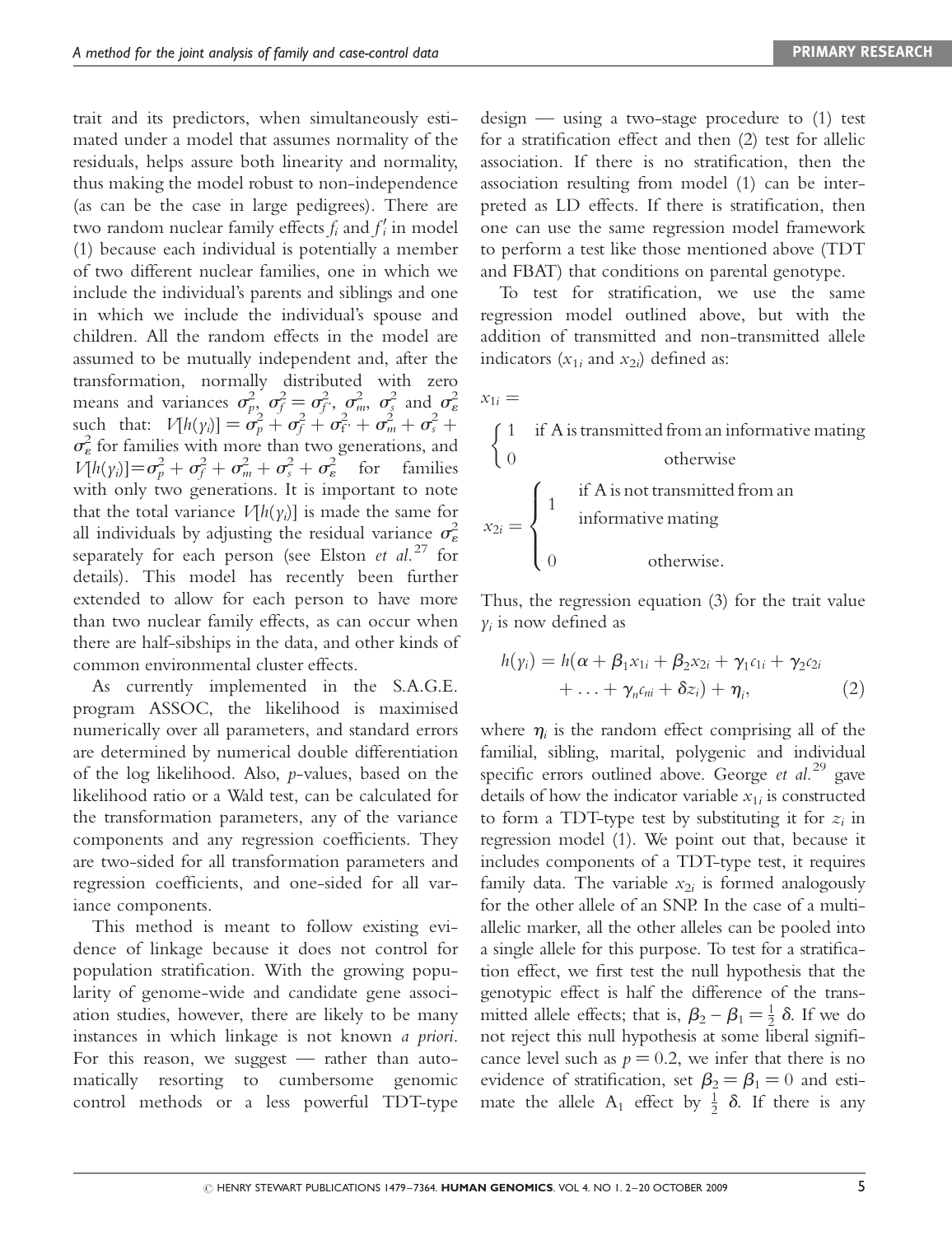evidence of stratification, we set  $\delta = 0$  and estimate the allele A<sub>1</sub> effect by  $\beta_2 - \beta_1$ . Thus, once either  $\beta_2 = \beta_1$  or  $\delta$  is set to 0, as appropriate, we return to a framework in which we simultaneously estimate the effect of allele  $A_1$ , the residual variance components and one or more transformation parameters. We can use asymptotic results to obtain confidence intervals for all parameter estimates in the usual way, and the method can be extended to estimate genotype effects rather than allele effects. While other approaches like the principal component approach proposed by Zhu et  $al.^{30}$  work well within this regression framework and are potentially more informative when many SNPs are available, this new approach is a viable option, even if only one or a few SNPs are typed (ie in the case of a candidate gene study).

#### Extension to binary traits

The generalised modulus power transformation mentioned above is fairly effective in inducing approximate normality, but does, of course, assume a continuous trait distribution. In many cases, continuous traits are not available to characterise complex diseases and only the presence or absence of disease is available. Therefore, we propose the following algorithmic extension of Zhu et  $al.^{31}$  Let

$$
\mu_{i0} = \begin{cases} 0.9, & \text{if } \gamma_i^* = 1 \\ 0.1, & \text{if } \gamma_i^* = 0 \end{cases}
$$
 (3)

where  $y_i^*$  is the binary trait of interest, 1 represents affected individuals and 0 represents unaffected, and  $\mu_{i_0}$  represents an initial estimate of  $E(\gamma_i^*)$ . Our aim here is to define a new trait  $y_i$  that, if  $\mu_i$  were its expected value, would be approximately normally distributed with mean 0 and variance 1. We use the values of  $y_i$  defined by equations (2) and (3) as the dependent variable in a simple generalised linear regression model of the form

$$
\log \mathrm{it}[E(\gamma_i)] = \alpha + \beta_1 x_{1i} + \beta_2 x_{2i} + \gamma_1 c_{1i} + \gamma_2 c_{2i} + \ldots + \gamma_n c_{ni} + \delta z_i
$$
 (4)

We have shown that the iterative maximisation procedure currently implemented in our software (ASSOC) is quite robust to these initial estimates,

regardless of family size or misspecified analysis model.<sup>32</sup> We do note, however, that the ease of maximisation and the accuracy of estimates depend on both the sample size and the number of parameters estimated. In general, we recommend at least 20 observations per parameter estimated to ensure accuracy (which can be assessed based on standard errors we provide).

Because the likelihood that is maximised by this process is perhaps not a true likelihood (it is a pseudo-likelihood, in that the estimates of the variance components may be based on incorrect model assumptions), the variance–covariance matrix of the estimators obtained by double differentiation of the likelihood may not equal the true variance matrix, even asymptotically. We may therefore estimate the variance–covariance matrix using the robust sandwich estimator,  $33$ 

$$
V_{\text{sand}} = \hat{H}_1^{-1} \hat{H}_2 \hat{H}_1^{-1}, \tag{5}
$$

where  $\hat{H}_1$  is the estimated Fisher information matrix, which we need not assume is correctly specified, and  $\hat{H}_2$  is the estimated outer product gradient expressed as

$$
\hat{H}_2 = \sum_k \hat{D}'_k \sum_k^{-1} [(y_k - \mu_k)(y_k - \mu_k)'] \sum_k^{-1} \hat{D}'_k
$$
\n(6)

where, for the the  $k^{th}$  pedigree,  $\sum_{k}$  is a diagonal matrix with elements  $\mu_{ik}(1-\mu_{ik}), \overline{\gamma_k}$  is the vector of trait values for the  $k^{th}$  pedigree,  $\mu_k$  is the vector of means specific to the  $k^{th}$  pedigree and  $D_k$ , with transpose  $D'_{\boldsymbol{k}}$ , is the matrix of first order partial derivatives of  $\mu_k$  with respect to  $\beta$  obtained assuming that the covariates are fixed:

$$
\mathbf{D}_{k} = \begin{bmatrix} \frac{\partial \mu_1}{\partial \beta_1} & \frac{\partial \mu_1}{\partial \beta_2} & \cdots & \frac{\partial \mu_1}{\partial \beta_p} \\ \frac{\partial \mu_2}{\partial \beta_1} & \frac{\partial \mu_2}{\partial \beta_2} & \cdots & \frac{\partial \mu_2}{\partial \beta_p} \\ \vdots & \vdots & \ddots & \vdots \\ \frac{\partial \mu_{Nk1}}{\partial \beta_1} & \frac{\partial \mu_{Nk1}}{\partial \beta_2} & \cdots & \frac{\partial \mu_{Nk1}}{\partial \beta_p} \end{bmatrix} . \quad (7)
$$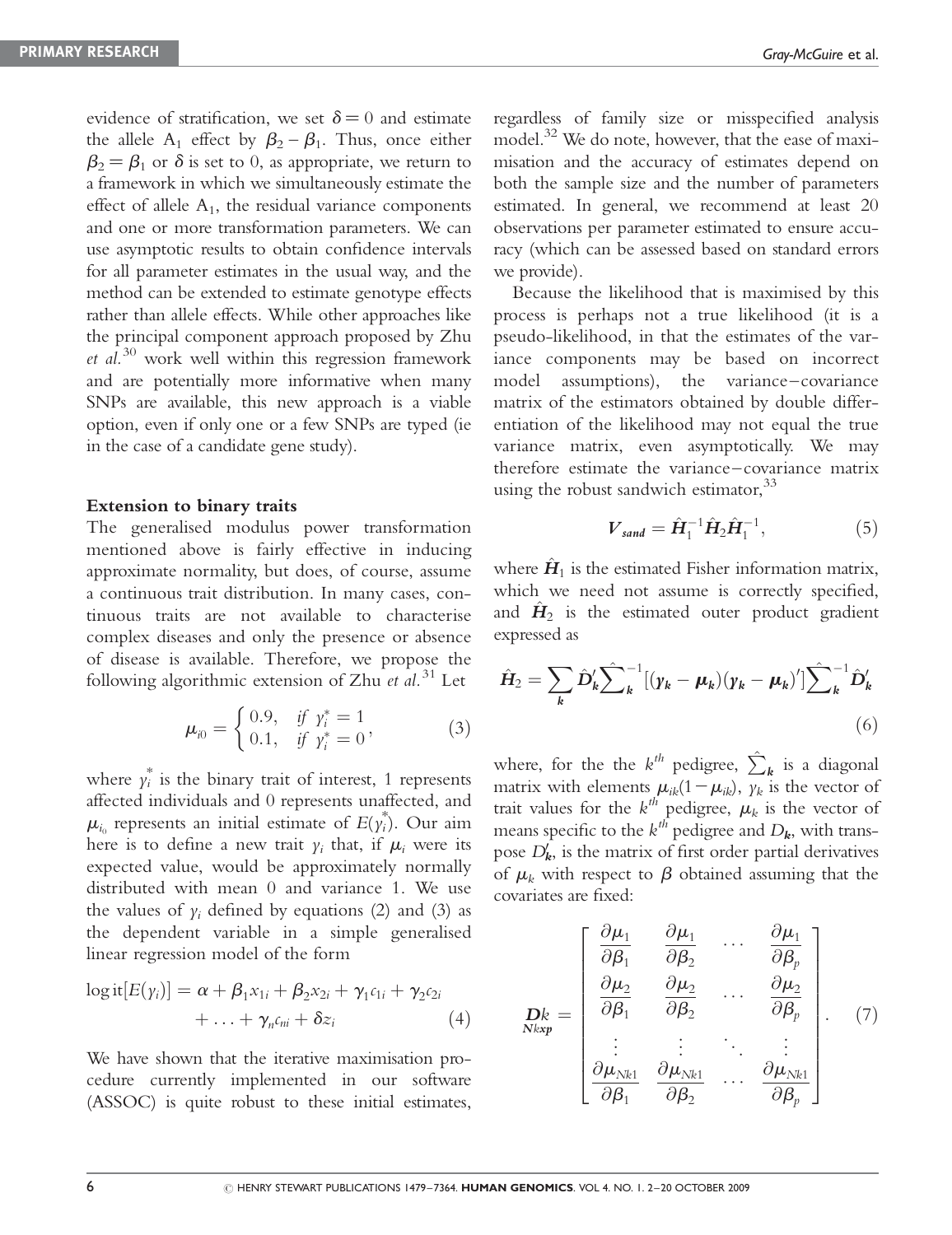In matrix (7),  $N_k$  is the number of persons in the  $k^{th}$ pedigree,  $p$  is the total number of regression coefficients in equation (4), including the intercept, and  $\beta_i$ represents any one of them.

#### Combining case-control and family data

One of the benefits of the regression framework outlined above is the flexibility to include families of any size or structure. This is vital, given, as mentioned above, that the magnitude of the effects associated with any given gene for a common complex disease is likely to be small. Certainly, provided we are only interested in hypothesis testing (we will discuss parameter estimation later), unmatched case-control data can be easily included as single person pedigrees with only an individualspecific variance. In this framework, however, matched case-control data can also be included by simply specifying the matched pairs as members of the same cluster (a cluster, of course, being a special case of a pedigree). We include in the model a cluster-specific variance component  $\sigma_c^2$ , such that  $V[logit(\gamma_i)] = \sigma_c^2 + \sigma_{\varepsilon}^2$ , and then adjust the residual variance  $\sigma_{\epsilon}^2$  so as to keep the total variance the same for all individuals. This approach does not limit the case-control cluster size or composition, as does conditional logistic regression.

#### Correcting for ascertainment

The underlying assumption of the method outlined above is that the sampling units (families, individuals, case-control clusters) represent a random sample from the same population. This is often not the case — particularly when families were sampled for a linkage study — and cannot be the case for case-control samples. The sample association and variance component estimates are thus not representative of the population values. We therefore present an ascertainment correction specifically for family data (and briefly address an extension to case-control data in the discussion).

Let the proband sampling frame (PSF) comprise those individuals who, regardless of phenotype, could have allowed the family to be ascertained by reason of being in the catchment area (the area from which the sample was collected). Then, let the ascertainment corrected natural log (ln) likelihood be:

$$
\ln L(P) = \ln L(P_{All}) - \ln L(P_{PSF}) \tag{8}
$$

where  $L(P)$  is the final likelihood,  $L(P_{All})$  is the likelihood for the whole sample on the assumption of random sampling of families and  $L(P_{PSF})$  is the likelihood for the family members in the PSF, similarly on the assumption of random sampling. (For single ascertainment, only the probands are included in the PSF). Maximising this likelihood (8) leads to consistent estimators of all the parameters.<sup>34</sup>

#### Power calculations for family data

To assess the power and type I error of our association analysis method as extended to binary traits, as well as to verify the accuracy of both the association parameters and the residual variance components for ascertained data, we simulated 2,000 replicates of samples of 1,000 individuals comprising either 200 nuclear families (two founders, three offspring) or 125 extended pedigrees (three founders, one of whom is a 'marry-in': three generations; one sibship of size 3 in generation 2; one sibship of size 2 in generation 3). A continuous liability was created according to the following linear model:

$$
y_i = a_i + \gamma p_i + \sum_{j=1}^k \delta_j d_{j_i} + \varepsilon e_i, \qquad (9)
$$

where *i* represents the  $i^{th}$  individual;  $a_i$  is the genotypic effect assigned based on an individual's major genotype defined as:

$$
a = \sqrt{\frac{h_{ls}^2}{2q(1-q)}},\tag{10}
$$

where q is the allele frequency and  $h_{ls}^2$  is locusspecific heritability, which we varied to have values 0 (the null hypothesis), 0.0025, 0.0125, 0.025, 0.0375, 0.05 and 0.0625;  $\gamma$  is the coefficient (set to 0.25) of the polygenic effect (or 'polygenotype')  $p_i$ , generated from a  $N(0,1)$  distribution for founders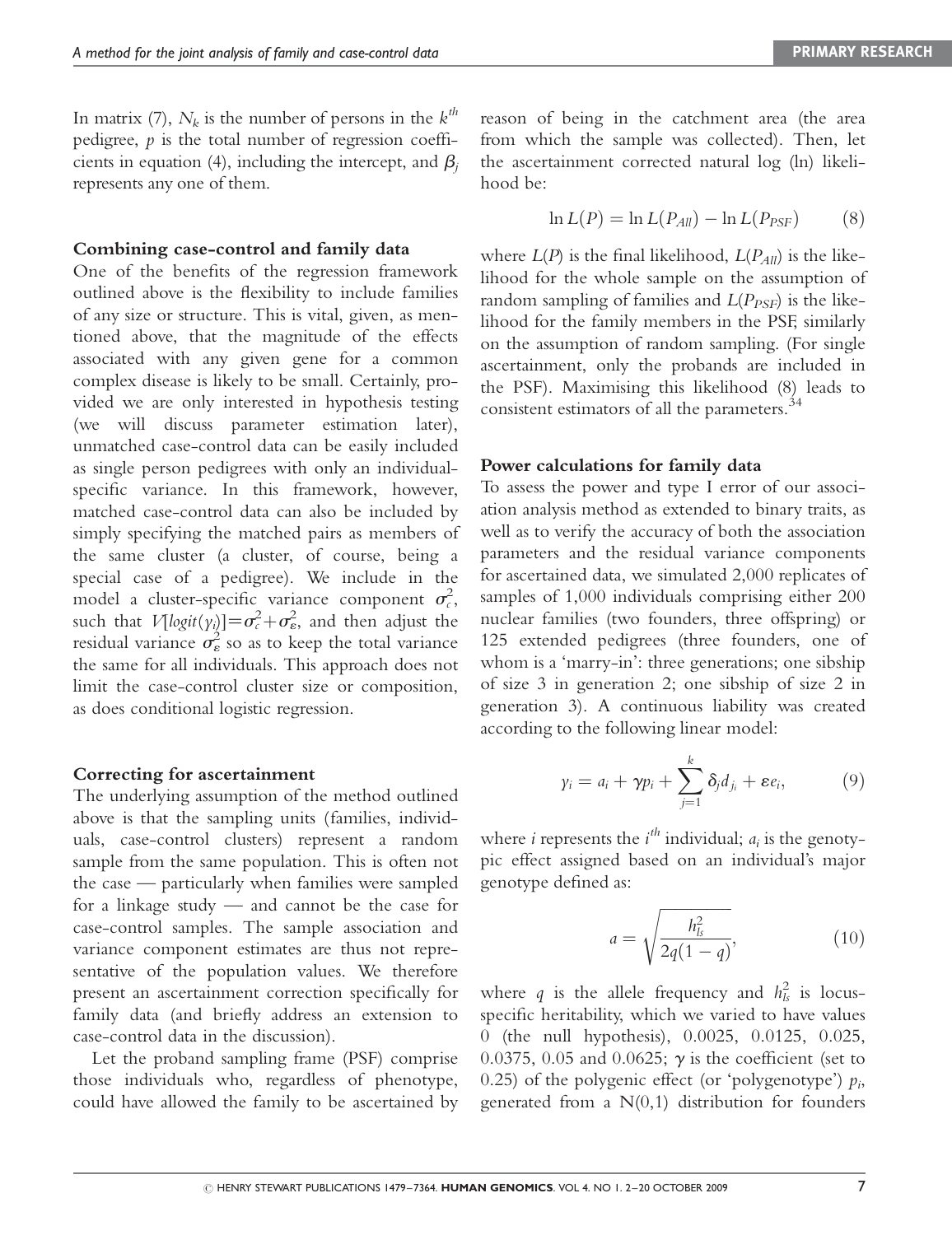and for non-founders derived as  $\frac{1}{2}$  (polygenotype of the mother + polygenotype of the father) + a randomly generated value from a N(0,  $\frac{1}{2}$ );  $\delta_j$  is the coefficient for the  $j<sup>th</sup>$  environmental effect which, in our examples were familial (F), sibling (S) and/or marital (M) (set to 0 when not included in the model and to 0.25 otherwise);  $d_{ii}$  is the environmental factor value assigned to all individuals within the same familial cluster and distributed  $N(0,1)$ across such clusters,  $\varepsilon$  (set to 0.5) is the coefficient of the random effect; and  $e_i$  is generated separately for each individual from a  $N(0,1)$  distribution. The liability  $y_i$  was then transformed to a binary phenotype. First, a standardised liability was created as:

$$
z_i = \frac{(\gamma_i - \bar{\gamma})}{\sqrt{1/n - 1\sum_{i=1}^n (\gamma_i - \bar{\gamma})^2}},
$$
(11)

where  $y_i$  is the continuous liability created as defined above and is a mixture of three normal distributions with means equal to the genotypic effects of the three genotypes and a common variance (specific to the variance component model as shown in Table 1),  $\bar{y}$  is the sample mean, *n* is the total sample size, and  $1/n - 1 \sum_{i=1}^{n} (y_i - \overline{y})^2$  is the sample variance. This transformation resulted in three distributions for the  $A_1A_1$ ,  $A_1A_2$ , and  $A_2A_2$ genotypes, with means  $(a - (q^2a - (1 - q)^2a))$ ,  $(0 (q^2a - (1-q)^2a)$ , and  $(-a - (q^2a - (1-q)^2a))$ , respectively, the whole mixture distribution having a variance of 1. Then, an individual was classified as affected if  $z_i > x$ , unaffected otherwise. For all simulations,  $x$  was fixed at 1.28, corresponding to a disease prevalence of approximately 0.1. Thus,  $A_1$  is the 'risk' allele.

Creation of a random sample was achieved by simply collecting individuals (and thus their entire pedigree) from the simulated population in the order in which they were encountered until the desired sample size (1,000 individuals) was met. All replicates were analysed using both the simulated correlation model and an 'incorrect' correlation model. For example, if data were simulated to have both a familial and polygenic effect, they were analysed under a model (denoted as FP) including both effects and one (denoted P) that included only a polygenic effect. Names for all the models investigated are enumerated in Table 1.

Type I error was calculated as the number of replicates simulated under the null hypothesis meeting a recommended cut-off point for genomewide association studies by the Wellcome Trust of  $\alpha = 5 \times 10^{-7}$ .<sup>35</sup> Power was calculated as the number of replicates meeting the same criterion but simulated under the alternate hypothesis.

## Sample size estimation for joint family and case-control data

In addition to the simulations outlined above, in order to demonstrate the usefulness of this method for the joint analysis of family and population or

Table 1. Total variance of the non-major gene component of the continuous liability underlying the binary trait and the proportion of that variance represented by each variance component for each model

|                      |                          | Simulated proportion of variance for each variance component |                 |                |                |        |  |  |
|----------------------|--------------------------|--------------------------------------------------------------|-----------------|----------------|----------------|--------|--|--|
| <b>Model</b><br>name | <b>Total</b><br>variance | Polygenic                                                    | <b>Familial</b> | <b>Sibling</b> | <b>Marital</b> | Random |  |  |
| P                    | 0.3125                   | 0.200                                                        | -----           |                | $- - - -$      | 0.800  |  |  |
| <b>FP</b>            | 0.3750                   | 0.167                                                        | 0.167           | - - - - - -    | - - - - - -    | 0.667  |  |  |
| <b>SP</b>            | 0.3750                   | 0.167                                                        | - - - - - -     | 0.167          | - - - - - -    | 0.667  |  |  |
| <b>MP</b>            | 0.3750                   | 0.167                                                        | - - - - - -     | - - - - - -    | 0.167          | 0.667  |  |  |
| <b>SMP</b>           | 0.4375                   | 0.143                                                        | - - - - - -     | 0.143          | 0.143          | 0.571  |  |  |

 $F =$  familial effect; M = marital effect; P = polygenic effect; S = sibling effect.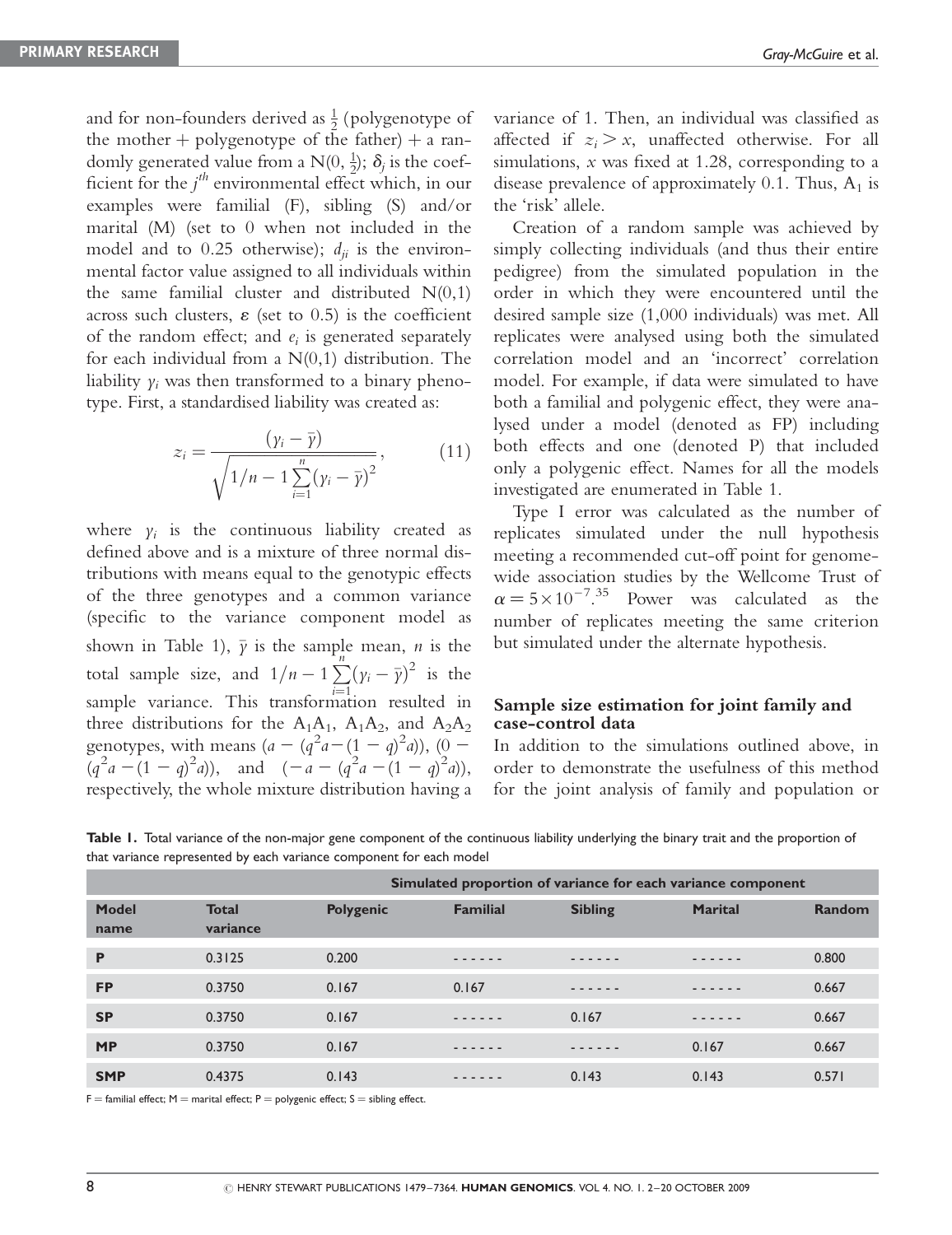case-control data, we analytically estimated, for a combination of unrelated individuals (50 per cent cases, 50 per cent controls), nuclear families and/or extended pedigrees, the number of individuals required to detect a given effect size at a fixed type I error rate and power.

For these calculations, we classified families according to the number of founders and nonfounders (where unrelated individuals were simply one-founder pedigrees). Suppose there are  $n_i$ families of the  $i^{th}$  type, each with  $n_f$  founders and  $n_{nfi}$  non-founders. Let  $\gamma_{im}$  be the trait value underlying liability for the  $m^{th}$  individual in the  $j^{th}$  family with polymorphic marker value  $g_{ii}$ , and let  $\alpha_{im}$  be a row vector whose elements are the intercept and effect of other covariates. Let  $\beta$  be the regression coefficient on the polymorphic marker and define  $Z_{jm} = \gamma_{jm} - \alpha_{jm} 1 = \beta(g_{jm} - E(g_{jm}))$ , where 1 is a column vector of unities. The three genotypes of the marker are assumed to have the values  $(-2,1,1), (-1,-1,2)$  and  $(-1, 0, 1)$  for dominant, recessive and additive modes of inheritance, respectively. Then, letting  $Z_i' = (z_{f1} \dots z_{f_n}, z_{nf_1} \dots)$  $(z_{n f_{n f}})$ ,  $\Sigma_i^{-1}$  = the inverse of the variance–covariance  $\frac{1}{m}$  matrix for the *i*<sup>th</sup>-type family and assuming multivariate normality, the log likelihood for the *i*<sup>th</sup>-type family is  $L_i = const - \frac{1}{2}(Z_i - \beta(G_i - \beta))$  $E(G_i))'\Sigma_i^{-1}(Z_i - \beta(G_i - E(G_i$ giving maximum likelihood estimator

$$
\hat{\beta} = \frac{\sum_{i} n_i (G_i - E(G_i))' \Sigma_i^{-1} Z_i}{\sum_{i} n_i (G_i - E(G_i))' \Sigma_i^{-1} (G_i - E(G_i))}, \text{ with}
$$
\n
$$
\text{var}(\hat{\beta}) = \frac{\sum_{i} n_i \text{var}((G_i - E(G_i))' \Sigma_i^{-1} Z_i)}{(\sum_{i} n_i (G_i - E(G_i))' \Sigma_i^{-1} (G_i - E(G_i))^2}
$$
\n
$$
= \frac{\sum_{i} n_i (G_i - E(G_i))' \Sigma_i^{-1} (G_i - E(G_i))}{(\sum_{i} n_i (G_i - E(G_i))' \Sigma_i^{-1} (G_i - E(G_i)))^2}
$$
\n
$$
= \frac{1}{\sum_{i} n_i (G_i - E(G_i))' \Sigma_i^{-1} (G_i - E(G_i))}.
$$

This is an extension of Nick et  $al.^{36}$  who gave approximate results for exactly two founders and a dominant mode of inheritance, and assumes the quantitative trait locus and marker variants are in perfect LD. We derived var( $\hat{\beta}$ ) more generally for  $n_{\hat{n}}$ founders, for both additive and dominant inheritance, as well as for relative pair specific correlations. We also allowed for incomplete LD by applying a  $1/$ (0.8)-fold factor (equivalent to  $r^2 = 0.8$ ,  $D' \approx 0.9$ ).

For these calculations, we made some simplifying but conservative assumptions. First, we assumed that founder pairs have a correlation of 0 and that parent– offspring correlations  $(\rho_{po})$  and sib–sib correlations  $(\rho_{ss})$  correspond to a residual heritability of 2  $\rho_{po} = 2$  $\rho_{ss}$  and that grandparent–grandchild pairs have a residual correlation of  $\rho_{gg}$  corresponding to a residual heritability of 4  $\rho_{qg}$ . We further assumed, for simplicity, that all persons with the same genotype at the disease locus have the same disease risk and that LD between the locus and the closest SNP, assuming the same allele frequencies at the two loci, is given by  $r^2$ . Finally, we imposed the type I error recommended for genome-wide association studies by the Wellcome Trust of  $\alpha = 5 \times 10^{-7}$ ,<sup>35</sup> and assumed a fixed power equivalent to a sample of 500 cases and 500 controls (0.92 for an additive model and 0.86 for a dominant model), and a locus-specific heritability of  $h_k^2$  — see equation (11) — of 0.05. We did this for samples of nuclear families only, extended pedigrees only and mixtures of both, for various sample sizes, and then, demonstrated the approximate linearity of the trend in sample size needed to detect the same effect given a fixed power and type I error.

## Accuracy of association and variance component estimates

In addition to generating random family samples (RAND), we also generated a sample of singly ascertained families (ASC) by assigning each family a probability of entering the sample based on the number of affected members in the family: P(family enters sample)= $N_a/N$ , where  $N_a$  is the number of affected members in the family and  $N$  is the number of family members. Each simulation output file was parsed and, if a family had an affected member, the above probability was calculated and, based on the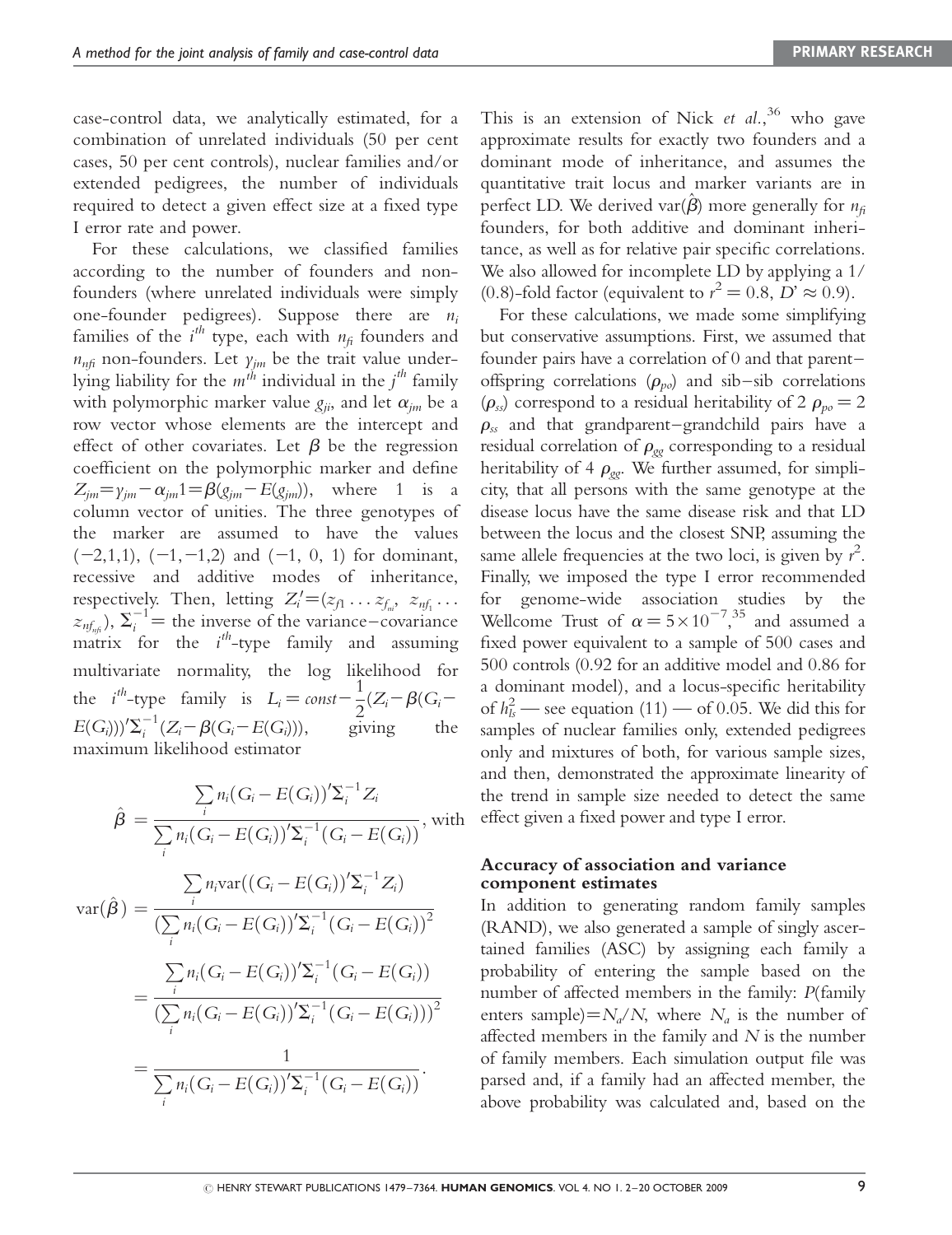appropriate Bernoulli distribution, the family was either ascertained or not until the desired sample size was met.

The accuracy of the locus-specific association parameter  $(\beta)$  and the polygenic and familial variance components were assessed after the appropriate analysis (ie with ascertainment correction if ASC and without if RAND) using the empirically found mean square error (MSE) averaged over 100 replicates, each comprising 1,000 individuals from either 200 nuclear families or 125 extended pedigrees. In all cases, the root mean square error (rMSE) compared with the simulated value (Tables 2–4) is reported. As mentioned, the accuracy of estimates in ascertained case-control samples was not addressed in this study, but is discussed below.

# **Results**

#### Type I error and power in family data

Under both additive and dominant models, the association method we present for detecting diallelic trait loci has stable type I error rates of less than  $0.05$  (mean =  $0.0452$ ) for the RAND sample of both the nuclear families and extended pedigrees.

| <b>Table 2.</b> Accuracy of the association parameter as In odds of |
|---------------------------------------------------------------------|
| being affected given two copies of the disease allele versus one    |
| copy for a sample size of 1,000 individuals                         |

|          |            |             | <b>Nuclear</b> |             | <b>Extended</b> |
|----------|------------|-------------|----------------|-------------|-----------------|
| $Model*$ |            | <b>RAND</b> | <b>ASC</b>     | <b>RAND</b> | <b>ASC</b>      |
| FP-FP    | Est        | 2.529       | 2.479          | 2.511       | 2.561           |
|          | rMSE       | 0.1709      | 0.1210         | 0.1530      | 0.2030          |
| $FP-P$   | Est        | 2.537       | 2.509          | 2.517       | 2.524           |
|          | rMSE       | 0.1789      | 0.1510         | 0.1591      | 0.1661          |
| $P - FP$ | Est        | 2.780       | 2.655          | 2.763       | 2.722           |
|          | rMSE       | 0.1775      | 0.0529         | 0.1603      | 0.1196          |
| $P - P$  | <b>Est</b> | 2.780       | 2.648          | 2.768       | 2.724           |
|          | rMSE       | 0.1775      | 0.0458         | 0.1655      | 0.1212          |

\*Model indicates the variance components that were simulated followed by those included in the analysis model ( $\vec{F}$  = familial and P = polygenic); Est is the average estimate across all replicates of that model; rMSE is the square root of the mean square error; ASC represents the analysis of an ascertained sample using ascertainment correction and RAND represents the analysis of a random sample without any such correction.

Table 3. Accuracy of the association parameter as In odds of being affected given two copies of the disease allele versus no copies for a sample size of 1,000 individuals

|          |            |             | <b>Nuclear</b> |             | <b>Extended</b> |
|----------|------------|-------------|----------------|-------------|-----------------|
| $Model*$ |            | <b>RAND</b> | <b>ASC</b>     | <b>RAND</b> | <b>ASC</b>      |
| FP-FP    | <b>Est</b> | 5.058       | 4.958          | 5.022       | 5.122           |
|          | rMSE       | 0.2936      | 0.3936         | 0.3295      | 0.2296          |
| $FP - P$ | Est        | 5.074       | 5.018          | 5.034       | 5.048           |
|          | rMSE       | 0.2777      | 0.3336         | 0.3176      | 0.3036          |
| $P - FP$ | Est        | 5.560       | 5.310          | 5.526       | 5.444           |
|          | rMSE       | 0.1010      | 0.5696         | 0.3536      | 0.4357          |
| $P-P$    | <b>Est</b> | 5.560       | 5.296          | 5.536       | 5.448           |
|          | rMSE       | 0.3195      | 0.5836         | 0.3437      | 0.4316          |

\*Model indicates the variance components that were simulated followed by those included in the analysis model ( $F =$  familial and  $P =$  polygenic); Est is the average estimate across all replicates of that model; rMSE is the square root of the mean square error; ASC represents the analysis of an ascertained sample using ascertainment correction and RAND represents the analysis of a random sample without any such correction.

The ASC sample had slightly higher type I error rates for the nuclear family sample (0.0523) but not for the extended pedigrees (0.0427). The power reached 100 per cent at a total heritability of 0.25  $(h_{ls}^2=0.0625)$  for both the additive and dominant models in both the nuclear family sample and the extended pedigrees, and there was virtually no power to detect a heritability of 0.01. The power curves for the RAND and ASC samples were virtually identical, so for the sake of space only the ASC curves are presented. The nuclear family sample (200 families, 1,000 individuals), outperformed the extended pedigree sample (125 families, 1,000 individuals) under both models. Further, there was a steep decline in power between heritabilities of 0.15  $(h_{ls}^2 = 0.0375)$  and 0.10 ( $h_k^2 = 0.025$ ) (Figure 1).

#### Sample size estimation in joint family and case-control data

To demonstrate the usefulness of family data in association analysis, as well as the usefulness of combining samples from both linkage (familybased) and association (typically case-control)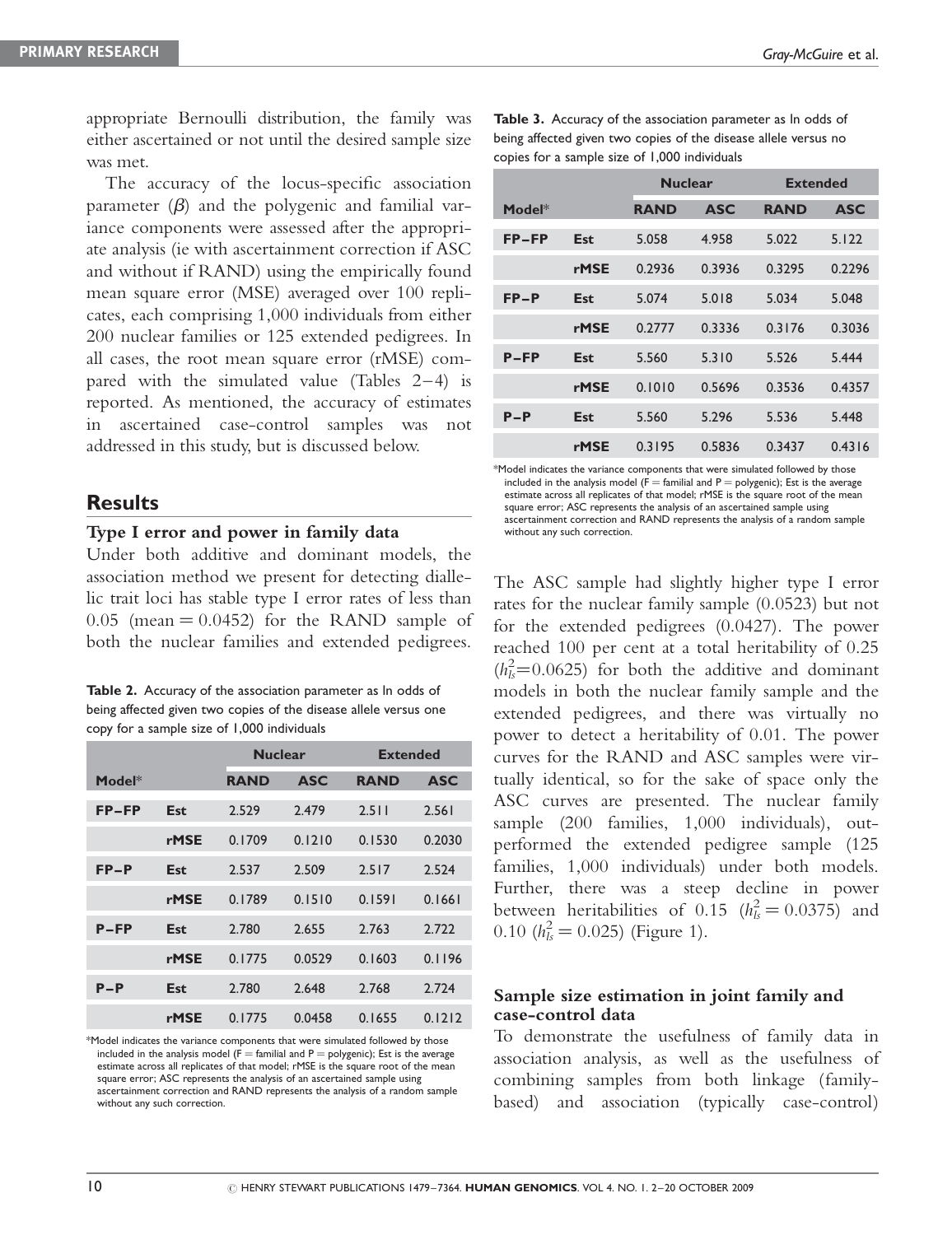|                  |              |             | <b>Nuclear</b> |            | <b>Extended</b> |            |
|------------------|--------------|-------------|----------------|------------|-----------------|------------|
| <b>Parameter</b> | <b>Model</b> |             | <b>RAND</b>    | <b>ASC</b> | <b>RAND</b>     | <b>ASC</b> |
| <b>Marital</b>   | <b>MP-MP</b> | Est         | 0.079          | 0068       | 0.0775          | 0.0696     |
|                  |              | <b>rMSE</b> | 0.0877         | 0.0990     | 0.0894          | 0.0693     |
|                  | SMP-SMP      | Est         | 0.1743         | 0.0636     | 0.1291          | 0.0555     |
|                  |              | <b>rMSE</b> | 0.0316         | 0.0781     | 0.0141          | 0.0866     |
| <b>Sibling</b>   | <b>SP-SP</b> | Est         | 0.0574         | 0.0669     | 0.0549          | 0.0713     |
|                  |              | <b>rMSE</b> | 0.1095         | 0.1000     | 0.1122          | 0.0959     |
|                  | SMP-SMP      | Est         | 0.0549         | 0.0554     | 0.057           | 0.0579     |
|                  |              | rMSE        | 0.0883         | 0.1118     | 0.0860          | 0.1090     |
| Polygenic        | FP-FP        | Est         | 0.0896         | 0.0604     | 0.1711          | 0.1388     |
|                  |              | rMSE        | 0.0775         | 0.1068     | 0.0000          | 0.0283     |
|                  | MP-MP        | Est         | 0.0741         | 0.0655     | 0.0775          | 0.0643     |
|                  |              | <b>rMSE</b> | 0.0927         | 0.1015     | 0.0894          | 0.1030     |
|                  | $P - P$      | Est         | 0.063          | 0.0805     | 0.0602          | 0.0755     |
|                  |              | <b>rMSE</b> | 0.1039         | 0.1196     | 0.1068          | 0.1249     |
|                  | SMP-SMP      | Est         | 0.2169         | 0.0617     | 0.1759          | 0.0559     |
|                  |              | rMSE        | 0.0742         | 0.0800     | 0.0332          | 0.0860     |
|                  | SP-SP        | Est         | 0.0962         | 0.0723     | 0.0782          | 0.0603     |
|                  |              | rMSE        | 0.0707         | 0.0949     | 0.0889          | 0.1068     |
| <b>Familial</b>  | FP-FP        | Est         | 0.1133         | 0.0122     | 0.033           | 0.0139     |
|                  |              | rMSE        | 0.0539         | 0.3521     | 0.1342          | 0.1530     |
|                  | P-FP         | Est         | 0.0198         | 0.0032     | 0.048           | 0.0102     |
|                  |              | <b>rMSE</b> | 0.0200         | 0.0032     | 0.0480          | 0.0100     |

|  |  |  | <b>Table 4.</b> Accuracy of variance components as proportions of the total variance, N=1,000 |  |  |  |  |  |  |
|--|--|--|-----------------------------------------------------------------------------------------------|--|--|--|--|--|--|
|--|--|--|-----------------------------------------------------------------------------------------------|--|--|--|--|--|--|

\*Model indicates the variance components that were simulated followed by those included in the analysis model (F = familial, M = marital, S = sibling and P = polygenic); Est is the average estimate across all replicates of that model; rMSE is the square root of the mean square error; ASC represents the analysis of an ascertained sample using ascertainment correction and RAND represents the analysis of a random sample without any such correction.

studies, we evaluated the number of unrelated individuals that need to be added to an existing family sample to be able to detect the same effect size as in a population-based sample of 1,000 unrelated cases and 1,000 controls. Beginning with a collection of 125 extended pedigrees or 200 nuclear families (samples that are quite prevalent), one can decrease the number of unrelated samples needed to detect a given effect size  $(h_{ls}^2 = 0.05)$  by at

minimum close to 40 per cent and at maximum more than 50 per cent (Figure 2).

Note that the equivalence of samples is shown, assuming (1) a common minor allele frequency  $(q = 0.5)$ , for which the family data are not as informative as are the case-control data, and (2) an allele frequency under which the family sample is fairly informative  $(q = 0.1)$ . As expected, the nuclear family sample (assuming an additive model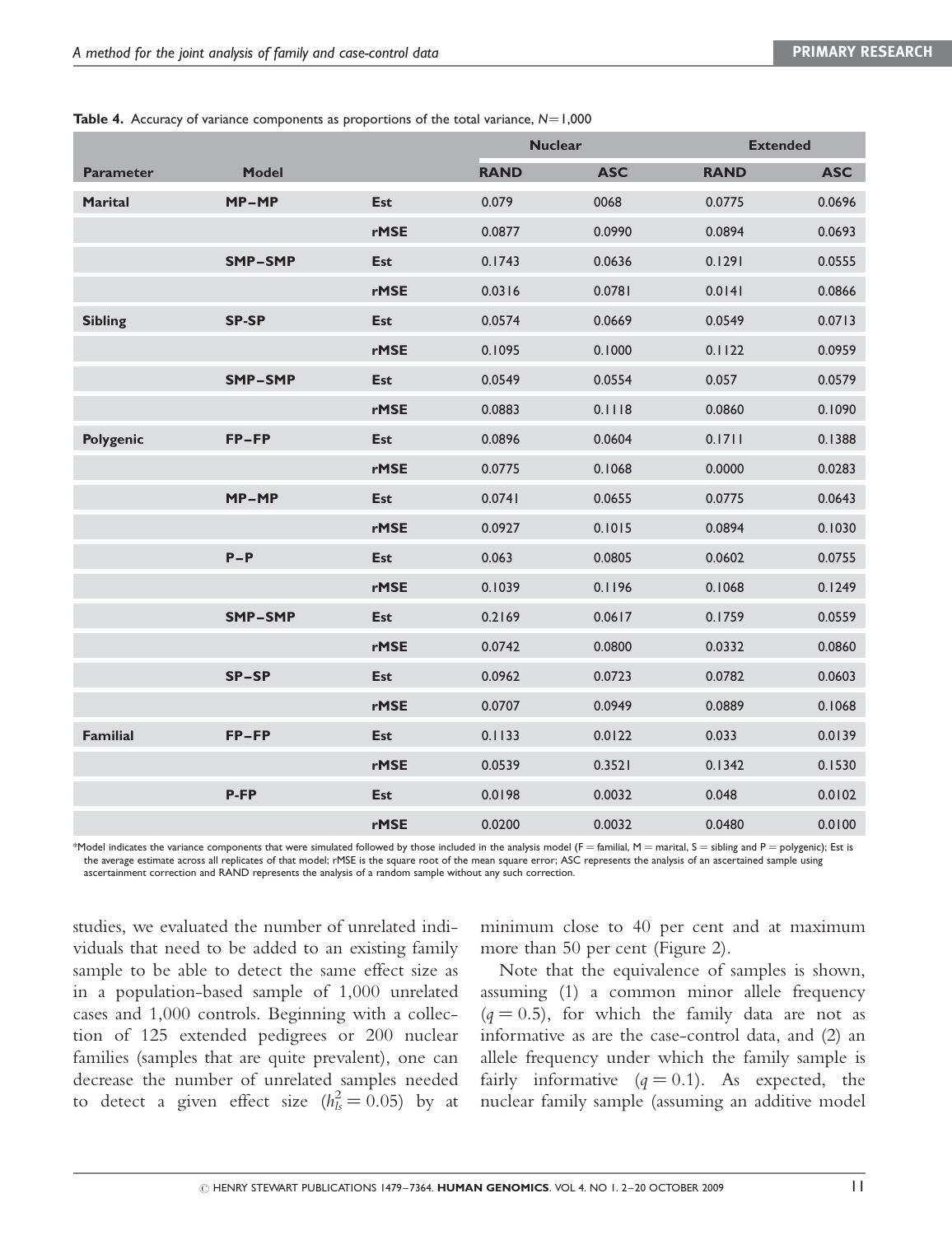





with  $q = 0.5$ ) requires the fewest additional unrelated individuals to detect a given effect, and the extended pedigree sample (assuming a dominant model with  $q = 0.5$  requires the most additional unrelated individuals. The extended pedigree sample, under a dominant model with  $q = 0.5$  or 0.1, performed similarly, as did the nuclear family sample under a dominant model with  $q = 0.5$  or 0.1. The extended pedigree and nuclear family samples (assuming an additive model) require approximately the same number of additional unrelated persons to detect the given effect size.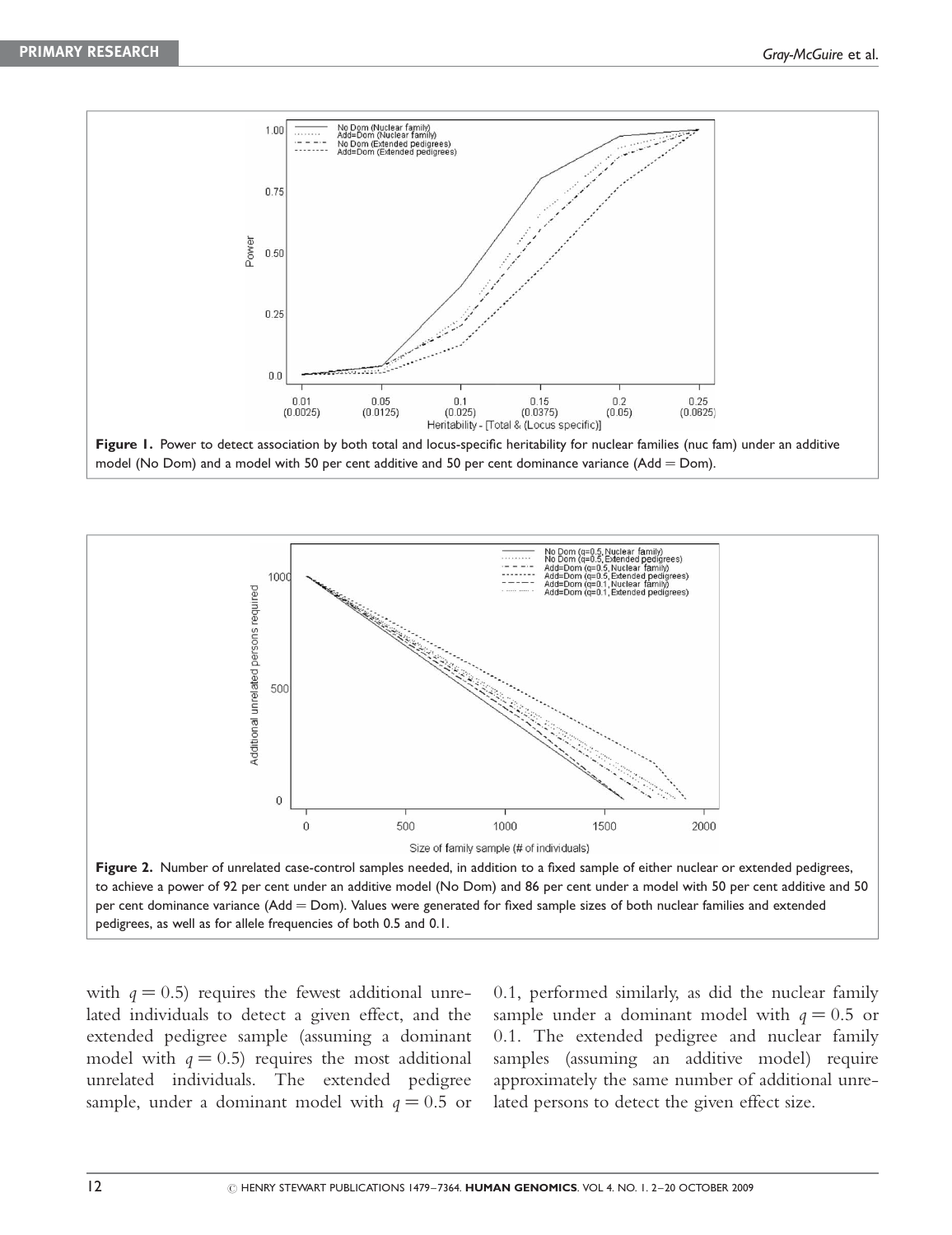In addition to providing the number of additional individuals necessary to detect a fixed effect size given a sample of nuclear or extended pedigrees, we further provide this information given a sample comprising varying proportions of nuclear and extended pedigrees. We found that, for the additive and dominant models, regardless of the allele frequency, the samples that contained 30 per cent extended pedigrees and 70 per cent nuclear families (30:70) required the fewest additional unrelated individuals (of the three mixtures examined) to attain the same power. For the model in which dominance and additive variance were equal  $(Add = Dom)$  with allele frequency 0.5, the sample with equal frequency of nuclear and extended pedigrees (50:50) and the sample that is 70 per cent extended and 30 per cent nuclear (70:30) require similar sample sizes except in the extreme cases where there are very few to no unrelated individuals (Figure 3). The results for the  $Add = Dom$ model with  $q = 0.1$  are similar to those for the model with  $q = 0.5$ , except that the divergence of the 50:50 and 70:30 samples is not as large as in the previous case (Figure 4). The additive model indicates the least difference in the three sample types (Figure 5); for example, a sample of 140

nuclear families and 38 extended pedigrees requires 500 additional individuals to achieve the same power and type I error as 100 nuclear families, 63 extended pedigrees and 625 additional unrelated persons.

#### Estimation using family samples

#### Accuracy of the association parameter

The estimates of the association parameter (expressed as the ln odds of two copies of the disease allele versus one copy) were, on average, 2.615 for the nuclear family sample and 2.636 for the extended family sample — not too dissimilar to the simulated value of 2.48. The RAND and ASC samples had similar averages of 2.648 and 2.603, respectively. Note that we purposely generated the data under a (probit) model different from the (logit) model used to analyse the data, to illustrate the robustness of the analysis model, and that the accuracy of the ascertainment correction is seen in the small difference in parameter estimates between the RAND and ASC samples. The average estimate for the ascertained extended families (2.633) was overestimated by a factor of 1.06, a slightly larger deviation from the simulated value than seen in the



Figure 3. Number of unrelated case-control samples needed, in addition to a fixed, mixed sample of nuclear and extended pedigrees, to achieve a power of 86 per cent under a model with 50 per cent additive and 50 per cent dominance variance (Add  $=$  Dom), assuming an allele frequency of 0.5. Values were generated for samples that comprised 30 per cent nuclear families and 70 per cent extended pedigrees, 50 per cent and 50 per cent, and 30 per cent and 70 per cent, respectively.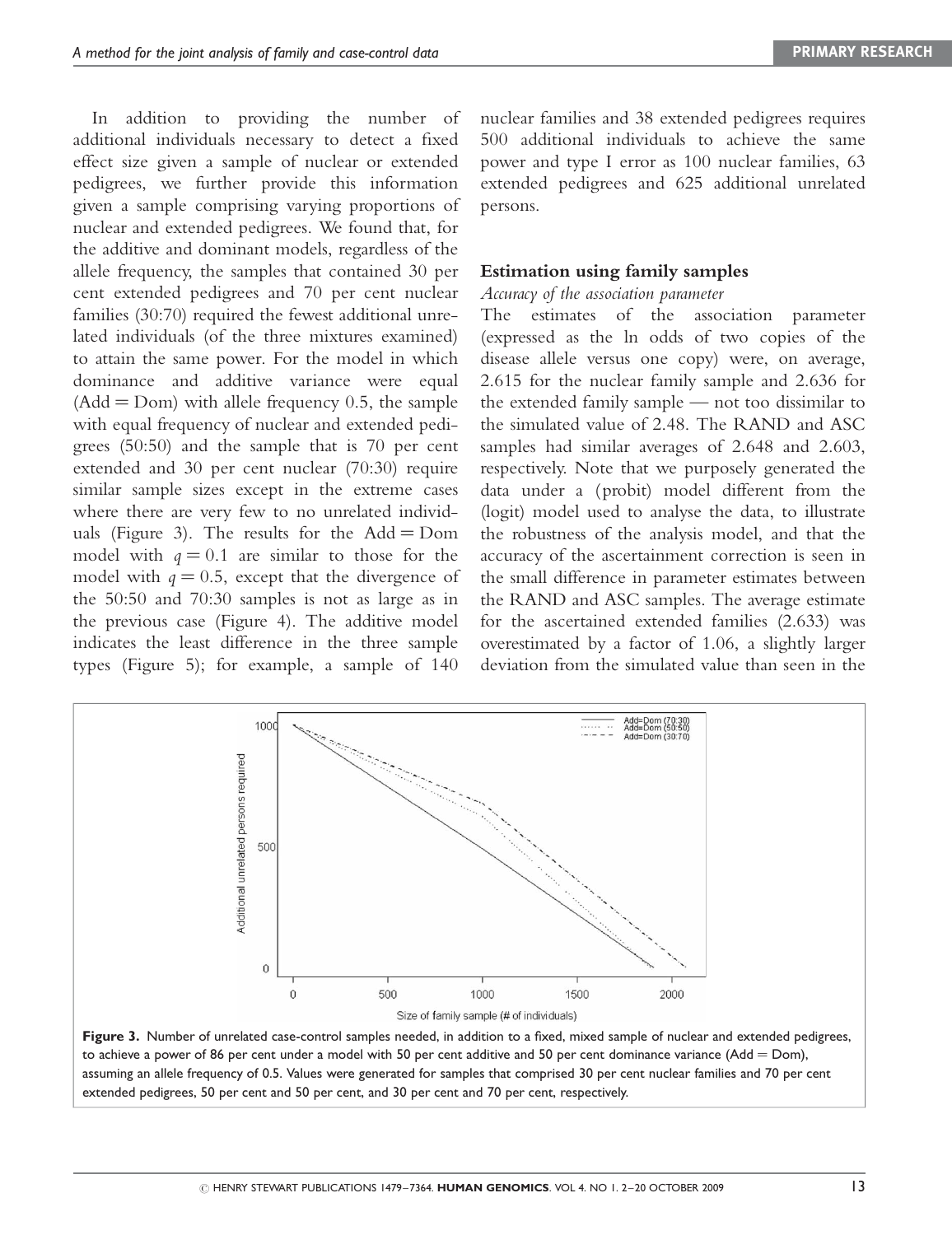

Figure 4. Number of unrelated case-control samples needed, in addition to a fixed, mixed sample of nuclear and extended pedigrees, to achieve a power of 86 per cent under a model with 50 per cent additive and 50 per cent dominance variance (Add  $=$  Dom), assuming an allele frequency of 0.1. Values were generated for samples that comprised 30 per cent nuclear families and 70 per cent extended pedigrees, 50 per cent and 50 per cent, and 30 per cent and 70 per cent, respectively.



Figure 5. Number of unrelated case-control samples needed, in addition to a fixed, mixed sample of nuclear and extended pedigrees, to achieve a power of 92 per cent under as additive model (No Dom), assuming an allele frequency of 0.1. Values were generated for samples that comprised 30 per cent nuclear families and 70 per cent extended pedigrees, 50 per cent and 50 per cent, and 30 per cent and 70 per cent, respectively.

nuclear family samples, which had an average of 2.573 — only 1.03 times the simulated value (and the closest to it). The rMSE averaged over all models was 0.210 and all estimates were within a factor of 1.15 of the simulated value (Table 2).

Results were similar for estimates comparing the odds of two disease susceptibility alleles to no susceptibility alleles, on average 5.251 — again, not too dissimilar to the simulated value of 5.616. The RAND samples had an average of 5.296 and the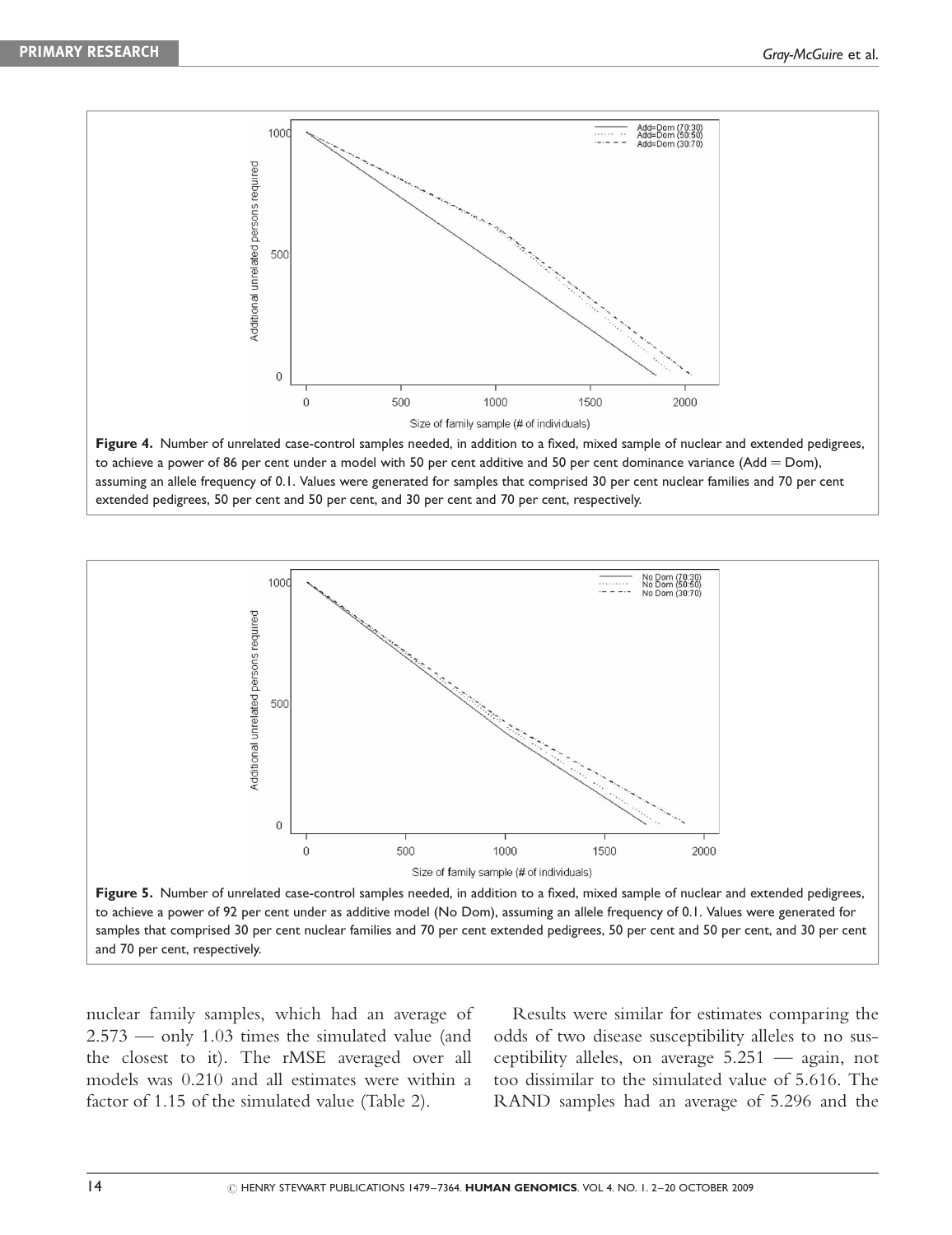ASC samples almost the same (5.206). Nuclear (NUC) families had the estimate 5.230 and extended families 5.273. In these cases, the random nuclear family samples were the closest to the simulated value. The average rMSE was 0.351 and all estimates were within a factor of 0.88 of the simulated value (Table 3). Notice that for these comparisons the effect was always under- rather than overestimated, whereas in the previous comparisons they were overestimates.

# Accuracy of the variance components

Overall, the rMSEs were, as might be expected, smaller for the RAND samples than for the ASC samples. When comparing the estimated values with the simulated proportions of variance (Table 4), the estimates from the RAND and ASC samples yielded good estimates of the true simulated population values for the polygenic and familial components, but the sibling and marital components were often over- or underestimated in the ASC sample, depending on both model and family structure. Specifically, sibling (S) and marital (M) components were consistently underestimated in the SMP–SMP scenarios and overestimated in all other scenarios.

The accuracy of the variance component estimates were affected by the sampling scheme, as expected. The RAND samples resulted in estimates closest to the simulated population values, but ASC samples yielded estimates reasonably reflective of the population values as well.

# **Discussion**

The prediction of the future of genetic studies of complex disease is ever changing, but what remains true is that we must have methods of analysis that are both powerful and flexible. Whether searching for common genes with small effect or rare genes with large effect, we shall need large samples that are likely to come only from combining family, population-based and case-control data and we must have methods that analyse these combinations. In fact, the use of family samples was recently highlighted by Visscher et al.,<sup>2</sup> showing that including

related individuals results in only a small loss of power but large gains in terms of quality control, flexibility of tests to be performed and ability to control for population stratification. Our results support these assertions and we further recommend that association methods must account for environmental covariates (which are certain to play a role in complex diseases) and must not be restricted by, but rather be effective in controlling for, population stratification. These tools will be powerful in aiding both genome-wide association and candidate gene studies.

We have present here a method to test and estimate the association between an allele or genotype and a continuous or binary trait, as well as approaches to combining family and case-control data that are powerful as well as robust to ascertainment. We also present a two-stage procedure to determine the need for a test that is robust to stratification. A purist would argue that a two-stage approach could affect type I error rate. The important thing to note, however, is that this decision should be made on the basis of the significance, not the magnitude, of the difference in the two estimates of marker effect,  $\beta_2$  –  $\beta_1$  versus  $\frac{1}{2}$   $\delta$ , because a study whose sample size is powered to detect a small effect will automatically be powered to detect the small biases that stratification could induce.

We further present a method for correcting for ascertainment and accurately estimating association parameters, as well as variance components, even in ascertained family data. Two things should be pointed out, however. First, we examined only single ascertainment, when a more complex scheme is used to collect families such that most of the sample is in the PSF and/or the PSF is undefined, the estimates for the association parameter and the variance components will reflect only the effect in the sample. Note, however, that the test for association is still valid and it is only the parameter estimates that are affected. Secondly, when combining data from a case-control sample and an ascertained family sample, for the parameter estimates from this method to be reflective of the population from which the samples were drawn, certain assumptions must be met: (1) the cases in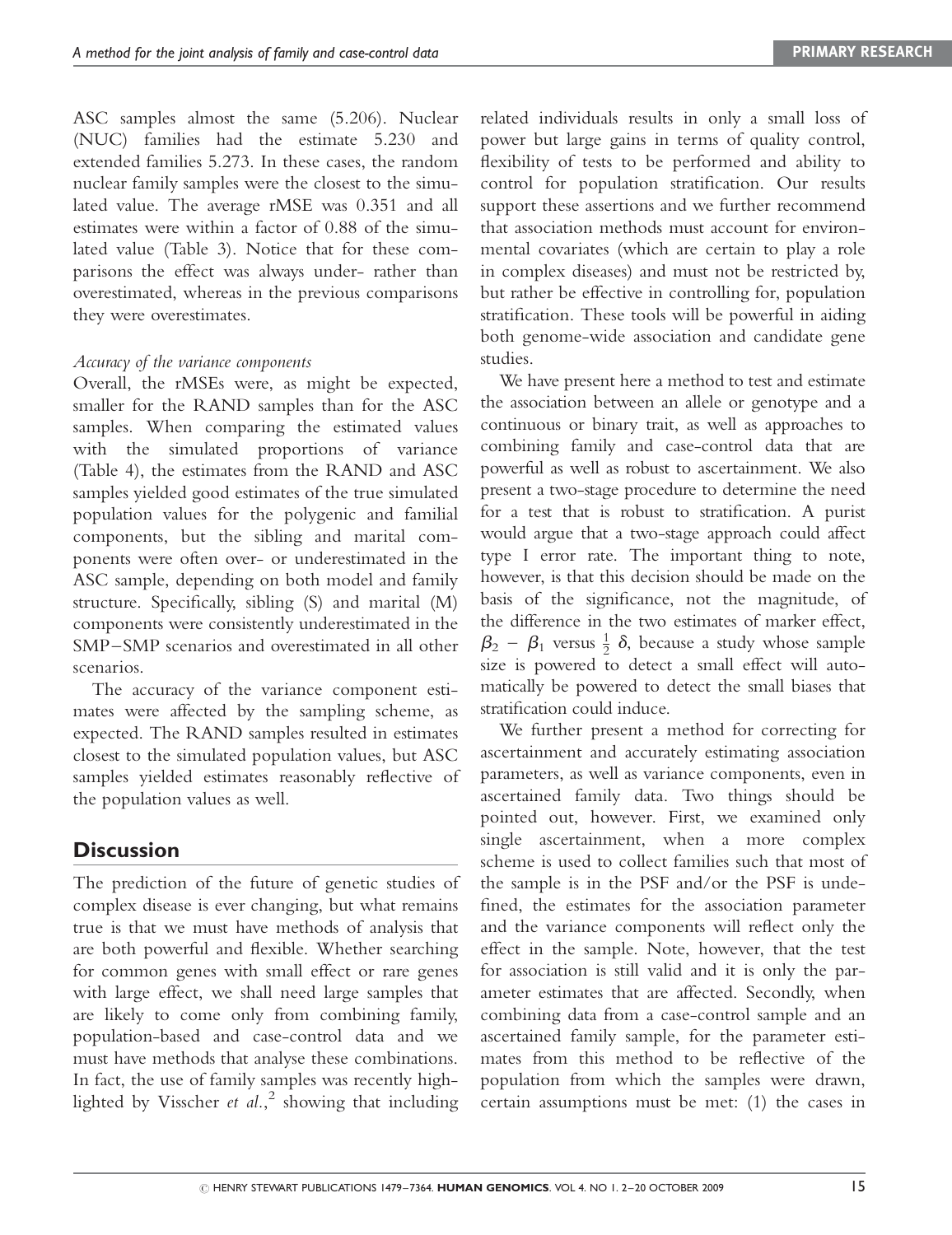the population-based data should have been phenotyped in a manner similar to the cases in the family data; (2) there must be appropriate correction for ascertainment; and (3) the non-cases or 'controls', although matched, should apart from this also be a random sample — if they are a completely random sample from the same population, it is possible to estimate a relative risk, while if they are a random sample of those showing absence of the phenotype of interest, only an odds ratio can be estimated. If the phenotype is sufficiently rare such that choosing controls based on absence of the trait of interest is essentially the same as random sampling, then the relative risk and odds ratio will be essentially the same. Because this is not the case for common complex diseases, we suggest and will investigate further in future studies, two other ways of combining case-control and family data for accurate estimation: (1) express the likelihood for the casecontrol data in terms of odds ratios, which are functions of the parameters in the pedigree likelihood, and constrain the maximum likelihood for them such that the marginal probability of disease, given a set of regressors, is finite;  $37$  and (2) multiply the likelihood by a factor that summarises any information we have about the prevalence of disease independent of the sample data. This factor would be expressed as  $\mu^R (1-\mu)^{N-R}$ , where  $\mu$  is the prevalence of the disease — expressed as a function of the parameters in the full likelihood at particular values of the covariates in the model — and R reflects our external information about the number of affected persons in a population of size N. For example, if we have an estimate of  $\mu$ ,  $\hat{\mu}$  and its standard error (s.e.), we can estimate reasonable values for *N* and *R* by noting s.e.  $= \sqrt{\hat{\mu}(1-\hat{\mu})/N}$ , and hence  $N = \hat{\mu} (1 - \hat{\mu}) / (s.e.)^2$  and  $R = N_{\hat{\mu}}$ . It is known that constraining likelihood maximisation so that the estimated disease prevalence is equal to its true prevalence can be equivalent to a correction for single ascertainment.<sup>38</sup> These two options offer simple solutions for 'non-traditional' samples and will be examined in future work.

The general method described in this paper, which is currently being implemented in the program package S.A.G.E., is more flexible than

other TDT-type methods and more efficient (in the practical sense) than genomic control methods. Further, we have shown the power of this method for binary traits in various types of family, population-based and combined samples at a constant type I error rate and, while we concede that a population-based sample could sometimes detect a smaller effect size than the respective family-based samples, as mentioned earlier, these scenarios assume the same degree of heterogeneity and sporadic cases in all samples after correction for ascertainment. We know that this is not likely to be the case, as family samples are designed to decrease greatly the number of sporadic cases and, at least to some extent, reduce the amount of heterogeneity in the sample in a manner that makes appropriate ascertainment correction difficult. Further, for most complex phenotypes, family samples of at least the size examined here (and usually much larger) already exist and, as shown in Figures 2 and 3, can drastically reduce the number of populationbased samples needed to detect even very small effects. Other benefits of family data, such as increased ability to assess the effects of shared environment and parent-of-origin effects, to detect errors and many others are beyond the scope of this paper, but must also be considered. Finally, while having to correct for ascertainment is one of the reasons often cited for using population-based versus family data, we have demonstrated that, in principle, our method can be used to estimate fairly accurately the effect size of a given allele of interest for a given population, even if using an ascertained sample. For situations where most of the sample is in the PSF (and hence likelihood (8) contains little information), or the PSF is illdefined, we suggest constraining the likelihood to give an accurate estimate of the disease prevalence. Future investigation will determine the accuracy of estimates obtained in this manner.

# Acknowledgments

This work was supported in part by a US Public Health Service resource grant (RR03655) from the National Center for Research Resources, research grant (GM28356) from the National Institute of General Medical Sciences, Cancer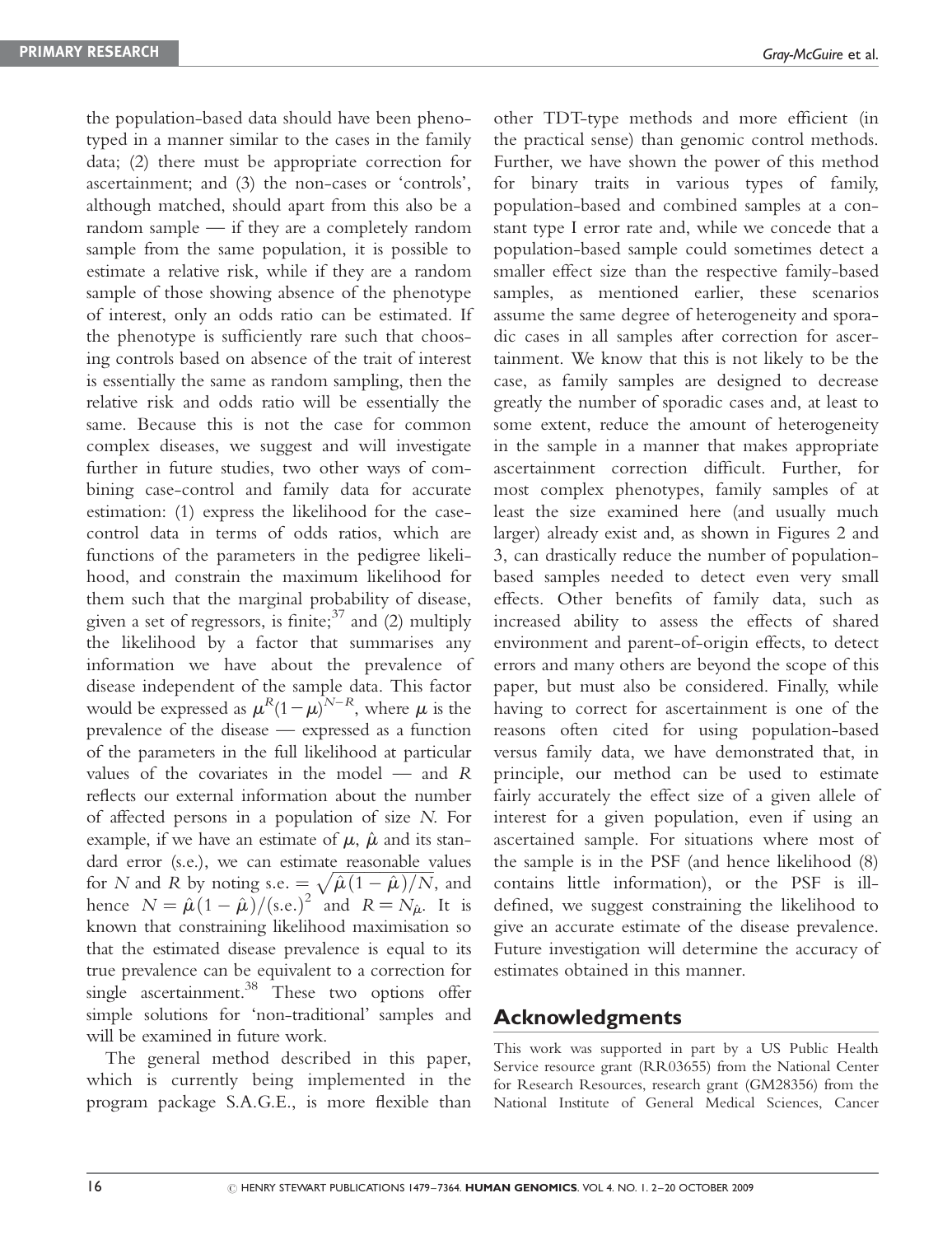Center support grant (P30CAD43703) and Transdisciplinary Research in Energetic and Cancer grant (U54CA116867), both from the National Cancer Institute, and training grant (HL07567) from the National Heart, Lung and Blood Institute, as well as from the Swiss National Foundation for Science (PROSPER: 3200BO-111362/1 and 3233BO-111361/1). Some of the results of this paper were obtained by using the program package S.A.G.E., which is supported by a US Public Health Service Resource grant (RR03655) from the NCRR.

# References

- 1. Cordell, H.J. (2001), 'Sample size requirements to control for stochastic variation in magnitude and location of allele-sharing linkage statistics in affected sibling pairs', Ann. Hum. Genet. Vol. 65, pp. 491–502.
- 2. Visscher, P.M., Andrew, T. and Nyholt, D.R. (2008), 'Genome-wide association studies of quantitative traits with related individuals: Little (power) lost but much to be gained', Eur. J. Hum. Genet. Vol. 16, pp. 387–390.
- 3. Altshuler, D. and Clark, A.G. (2005), 'Genetics. Harvesting medical information from the human family tree', Science Vol. 307, pp. 1052–1053.
- 4. Elston, R.C. (1995), 'Linkage and association to genetic markers', Exp. Clin. Immunogenet. Vol. 12, pp. 129–140.
- 5. Knowler, W.C., Williams, R.C., Pettitt, D.J. and Steinberg, A.G. (1988), 'Gm3;5,13,14 and type 2 diabetes mellitus: An association in American Indians with genetic admixture', Am. J. Hum. Genet. Vol. 43, pp. 520–526.
- 6. Pritchard, J.K. and Rosenberg, N.A. (1999), 'Use of unlinked genetic markers to detect population stratification in association studies', Am. J. Hum. Genet. Vol. 65, pp. 220–228.
- 7. Gorroochurn, P., Heiman, G.A., Hodge, S.E. and Greenberg, DA. (2006), 'Centralizing the non-central chi-square: A new method to control for population stratification in genetic case-control association studies', Genet. Epidemiol. Vol. 30, pp. 277-289.
- 8. Devlin, B. and Roeder, K. (1999), 'Genomic control for association studies', Biometrics Vol. 55, pp. 997-1004.
- 9. Spielman, R.S., McGinnis, R.E. and Ewens, W.J. (1993), 'Transmission test for linkage disequilibrium: The insulin gene region and insulin-dependent diabetes mellitus (IDDM)', Am. J. Hum. Genet. Vol. 52, pp. 506–516.
- 10. Rubinstein, P., Walker, M., Carpenter, C., Carrier, C. et al. (1981), 'Genetics of HLA disease associations: The use of the haplotype relative risk (HRR) and the 'haplo-delta' (Dh) estimates in juvenile diabetes from three racial groups', Hum. Immunol. Vol. 3, p. 384.
- 11. Abecasis, G.R., Cardon, L.R., Cookson, W.O., Sham, P.C. et al. (2001), 'Association analysis in a variance components framework', Genet. Epidemiol. Vol. 21 (Suppl. 1): pp. S341–S346.
- 12. Curtis, D. and Sham, P.C. (1995), 'A note on the application of the transmission disequilibrium test when a parent is missing', Am. J. Hum. Genet. Vol. 56, pp. 811–812.
- 13. Abel, L. and Muller-Myhsok, B. (1998), 'Maximum-likelihood expression of the transmission/disequilibrium test and power considerations', Am. J. Hum. Genet. Vol. 63, pp. 664–667.
- 14. Tu, I.P. and Whittemore, A.S. (1999), 'Power of association and linakge tests when the disease alleles are unobserved', Am. J. Hum.Genet. Vol. 64, pp. 641–649.
- 15. Muller-Myhsok, B. and Abel, L. (1997), 'Genetic analysis of complex diseases', Science Vol. 275, pp. 1328–1329.
- 16. Fulker, D.W., Cherny, S.S., Sham, P.C. and Hewitt, J.K. (1999), 'Combined linkage and association sib-pair analysis for quantitative traits', Am. J. Hum. Genet. Vol. 64, pp. 259–267.
- 17. Sham, P.C., Cherny, S.S., Purcell, S. and Hewitt, J.K. (2000), 'Power of linkage versus association analysis of quantitative traits, by use of variance-components models, for sibship data', Am. J. Hum. Genet. Vol. 66, pp. 1616–1630.
- 18. Abecasis, G.R., Cardon, L.R. and Cookson, W.O. (2000), 'A general test of association for quantitative traits in nuclear families', Am. J. Hum. Genet. Vol. 66, pp. 279–292.
- 19. Rabinowitz, D. and Laird, N. (2000), 'A unified approach to adjusting association tests for population admixture with arbitrary pedigree structure and arbitrary missing marker information', Hum. Hered. Vol. 50, pp. 211–223.
- 20. Laird, N.M., Horvath, S. and Xu, X. (2000), 'Implementing a unified approach to family-based tests of association', Genet. Epidemiol. Vol. 19(Suppl. 1), pp. S36–S42.
- 21. Horvath, S., Xu, X. and Laird, N.M. (2001), 'The family based association test method: Strategies for studying general genotype – phenotype associations. Eur. J. Hum. Genet. Vol. 9, pp. 301–306.
- 22. Gray-McGuire, C., Song, Y., Sinha, R., Won, S. et al. (2006), 'Comparison of family based association methods and designs for genome-wide association scans', Proceedings of the Genetic Analysis Workshop 15, pp. 14–18, available at: http://www.geneticepi.org
- 23. Chen, W.M. and Abecasis, G.R. (2007), 'Family-based association tests for genomewide association scans', Am. J. Hum. Genet. Vol. 81, pp. 913–926.
- 24. Thornton, T. and McPeek, M.S. (2007), 'Case-control association testing with related individuals: A more powerful quasi-likelihood score test', Am. J. Hum. Genet. Vol. 81, pp. 321–337.
- 25. Bourgain, C., Hoffjan, S., Nicolae, R., Newman, D. et al. (2003), 'Novel case-control test in a founder population identifies P-selectin as an atopy-susceptibility locus', Am. J. Hum. Genet. Vol. 73, pp. 612–626.
- 26. George, V.T. and Elston, R.C. (1987), 'Testing the association between polymorphic markers and quantitative traits in pedigrees', Genet. Epidemiol. Vol. 4, pp. 193–201.
- 27. Elston, R.C., George, V.T. and Severtson, F. (1992), 'The Elston– Stewart algorithm for continuous genotypes and environmental factors', Hum. Hered. Vol. 42, pp. 16–27.
- 28. George, V. and Elston, R.C. (1988), 'Generalized modulus power transformation', Commun. Stat. Theory Methods Vol. 17, pp. 2933–2952.
- 29. George, V., Tiwari, H.K., Zhu, X. and Elston, R.C. (1999), 'A test of transmission/disequilibrium for quantitative traits in pedigree data, by multiple regression', Am. J. Hum. Genet. Vol. 65, pp. 236–245.
- 30. Zhu, X., Li, S., Cooper, R.S. and Elston, R.C. (2008), 'A unified association analysis approach for family and unrelated samples correcting for stratification', Am. J. Hum. Genet. Vol. 82, pp. 352–365.
- 31. Zhu, X., Elston, R.C. and Bielefeld, R.A. (1997), 'Testing diseasemarker association in pedigree data', Proceedings of the Annual Meeting of the American Statistical Association, pp. 34–43.
- 32. Gray-McGuire, C. (2004), 'Assessment of a variance component method for binary phenotype data: Model misspecification and effects of ascertainment' (Thesis), Case Western Reserve University, Cleveland, OH, USA.
- 33. Gourieroux, C. and Monfort, A. (1993), 'Pseudo maximum likelihood methods'. Handbook of Statistics Vol. 11, pp. 335–362.
- 34. Ginsburg, E., Malkin, I. and Elston, R.C. (2004), 'Sampling correction in linkage analysis', Genet. Epidemiol. Vol. 27, pp. 87–96.
- 35. Wellcome Trust Case Control C. (2007), 'Genome-wide association study of 14,000 cases of seven common diseases and 3,000 shared controls', Nature Vol. 447, pp. 661–678.
- 36. Nick, T.G., George, V., Elston, R.C. and Wilson, A.F. (1995), 'Statistical validity for testing associations between genetic markers and quantitative traits in family data', Genet. Epidemiol. Vol. 12, pp. 145–161.
- 37. Prentice, R.L. and Pyke, R. (1979), 'Logistic disease incidence models and case-control studies', Biometrika Vol. 66, pp. 403–411.
- 38. Burton, P.R. (2002), 'Comment on "Ascertainment adjustment in complex diseases" ', Genet. Epidemiol. Vol. 23, pp. 214–218.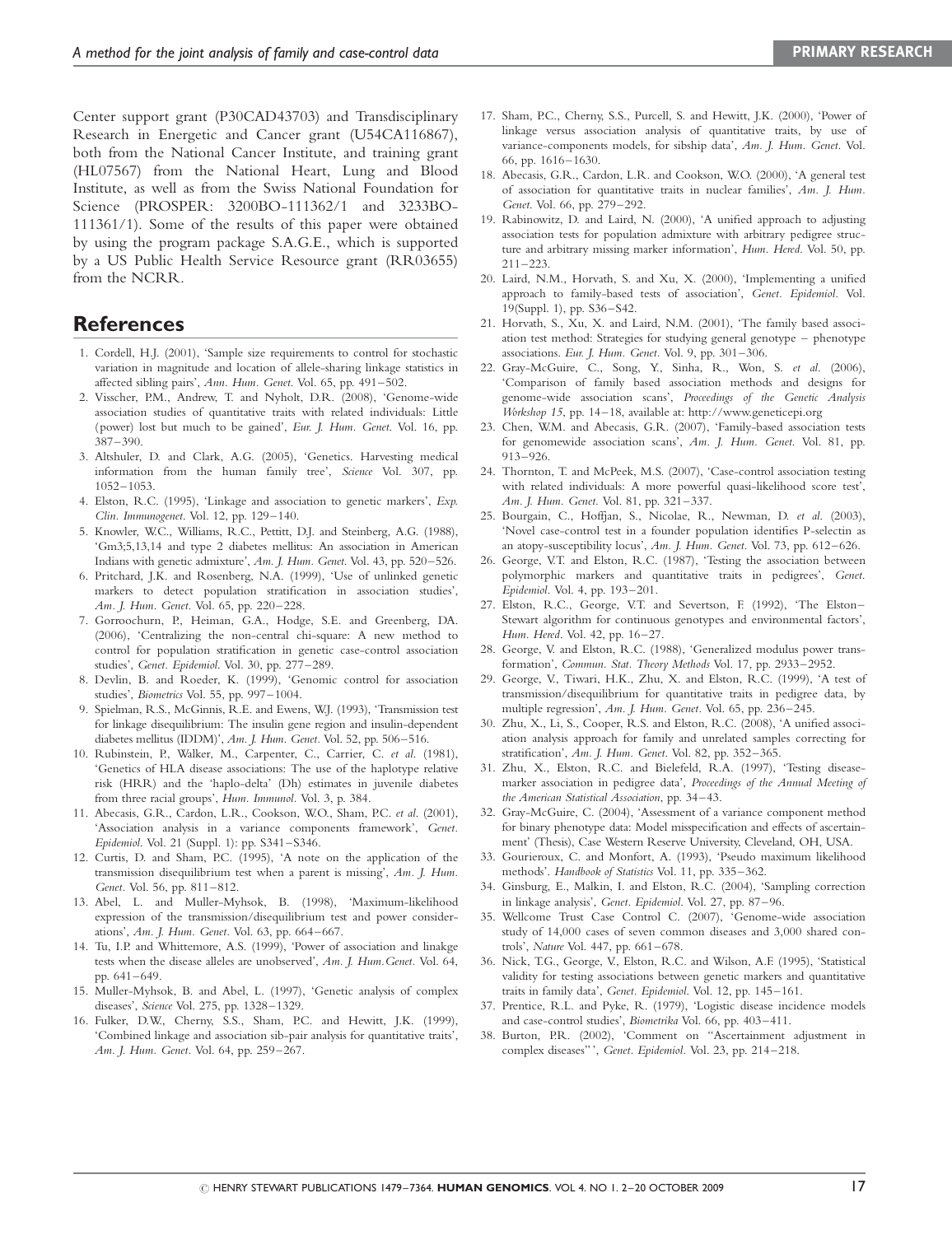|                                                      | $\overline{\phantom{a}}$<br>71<br>т<br>Incorporation of: |                            |                        |                        |                              |                                          |                            |                   |
|------------------------------------------------------|----------------------------------------------------------|----------------------------|------------------------|------------------------|------------------------------|------------------------------------------|----------------------------|-------------------|
| Method/<br><b>Reference</b>                          | <b>Missing</b><br>parents                                | <b>Multiple</b><br>alleles | Parental<br>phenotypes | Quantitative<br>traits | <b>Extended</b><br>pedigrees | <b>Different</b><br>family<br>structures | <b>Multiple</b><br>markers | <b>Covariates</b> |
| Curtis (1997) <sup>SI</sup>                          | $\ast$                                                   | $\ast$                     |                        |                        |                              |                                          |                            |                   |
| S-TDT (Spielman<br>and Ewens, 1998) <sup>S2</sup>    | $\ast$                                                   | $\ast$                     |                        |                        |                              | $\ast$                                   |                            |                   |
| DAT (Boehnke and<br>Langefeld, 1998) <sup>S3</sup>   | $\ast$                                                   | $\ast$                     |                        |                        |                              |                                          |                            |                   |
| SDT (Horvath and<br>Laird, 1998) <sup>S4</sup>       | $\ast$                                                   | $\ast$                     |                        |                        |                              | $\ast$                                   |                            |                   |
| NFS (Whittemore<br>and Tu, 2000) <sup>S5</sup>       | $\ast$                                                   | $\ast$                     |                        |                        |                              | $\ast$                                   | $\ast$                     | $\ast$            |
| <b>TRANSMIT</b><br>(Clayton, 1999) <sup>S6</sup>     | $\ast$                                                   | $\ast$                     |                        |                        |                              | $\ast$                                   | $\ast$                     |                   |
| RC-TDT (Knapp,<br>$1999)^{57}$                       | $\ast$                                                   |                            |                        |                        |                              |                                          |                            |                   |
| I-TDT (Sun et al.,<br>$1999)^{58}$                   | $\ast$                                                   | $\ast$                     |                        |                        |                              |                                          |                            |                   |
| Martin et al.<br>$(1997)^{59}$                       | $\ast$                                                   | $\ast$                     |                        |                        |                              | $\ast$                                   |                            |                   |
| George et al.<br>$(1999)^{510}$                      | $\ast$                                                   |                            |                        | $\ast$                 | $\ast$                       | $\ast$                                   |                            | $\ast$            |
| P-TDT (Abecasis<br>et al., 2000) <sup>S11</sup>      | $\ast$                                                   |                            |                        | $\ast$                 | $\ast$                       | $\ast$                                   |                            | $\ast$            |
| Bickeboller and<br>Clerget-Darpoux<br>$(1995)^{S12}$ |                                                          | $\ast$                     |                        |                        |                              |                                          |                            |                   |
| Spielman and<br>Ewens (1996) <sup>S13</sup>          |                                                          | $\ast$                     |                        |                        |                              |                                          |                            |                   |
| Purcell et al.<br>$(2005)^{S14}$                     |                                                          |                            | $\ast$                 | $\ast$                 |                              |                                          |                            | $\ast$            |
| TDT(max) (Morris,<br>$1997)^{S15}$                   |                                                          | $\ast$                     |                        |                        |                              |                                          |                            |                   |
| Lazzeroni and<br>Lange (1998) <sup>S16</sup>         |                                                          | $\ast$                     |                        |                        |                              |                                          | $\ast$                     |                   |
| Monks and Kaplan<br>$(2000)^{S17}$                   |                                                          | $\ast$                     |                        | $\ast$                 |                              | $\ast$                                   | $\ast$                     |                   |
| Xiong et al.<br>$(1998)^{518}$                       |                                                          | $\ast$                     |                        | $\ast$                 |                              |                                          |                            |                   |

#### Table S1. Summary of TDT-type methods and their respective features

Continued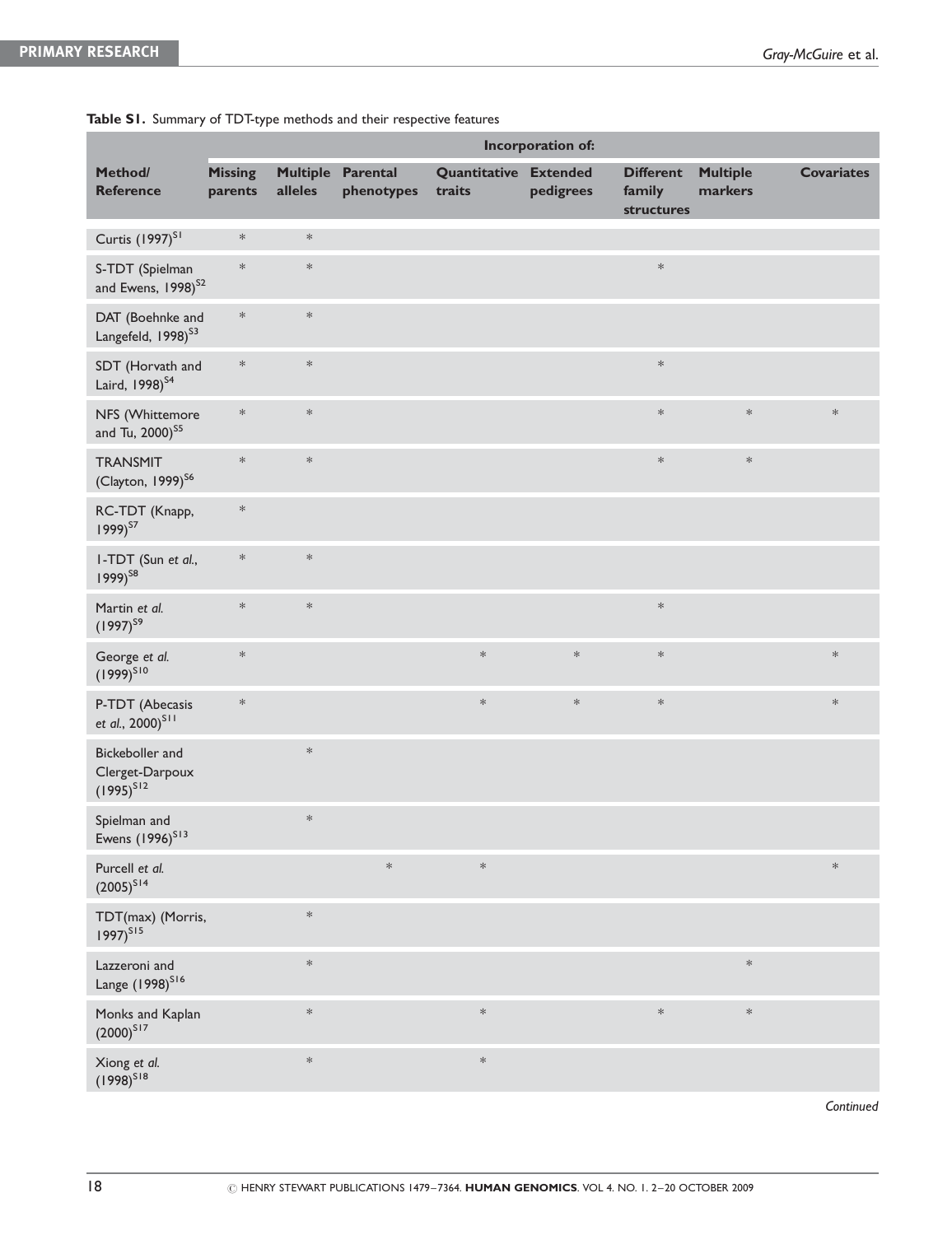|                                                       | Incorporation of:         |         |                                 |                                 |           |                                          |                            |                   |
|-------------------------------------------------------|---------------------------|---------|---------------------------------|---------------------------------|-----------|------------------------------------------|----------------------------|-------------------|
| Method/<br><b>Reference</b>                           | <b>Missing</b><br>parents | alleles | Multiple Parental<br>phenotypes | Quantitative Extended<br>traits | pedigrees | <b>Different</b><br>family<br>structures | <b>Multiple</b><br>markers | <b>Covariates</b> |
| Fan and Jung<br>$(2002)^{S19}$                        |                           | $\ast$  |                                 | $\ast$                          |           | $\ast$                                   |                            | $\ast$            |
| $TDT(QI) -$<br>TDT(Q5) (Allison,<br>$1997)^{520}$     |                           |         |                                 | $\ast$                          |           |                                          |                            | $\ast$            |
| Rabinowitz<br>$(1997)^{521}$                          |                           | $\ast$  |                                 | $\ast$                          |           |                                          |                            | $\ast$            |
| Allison et al.<br>$(1999)^{522}$                      | $\ast$                    | $\ast$  |                                 | $\ast$                          |           |                                          |                            |                   |
| Sun et al. (2000) <sup>S23</sup>                      | $\ast$                    |         |                                 | $\ast$                          |           | $\ast$                                   |                            | $\ast$            |
| Schaid and<br>Rowlands (2000) <sup>S24</sup>          |                           |         |                                 | $\ast$                          |           | $\ast$                                   |                            | $\ast$            |
| Waldman et al.<br>$(1999)^{525}$                      |                           |         |                                 | $\ast$                          |           |                                          |                            | $\ast$            |
| Sinsheimer et al.<br>$(2000)^{526}$                   |                           | $\ast$  |                                 | $\ast$                          | $\ast$    |                                          | $\ast$                     | $\ast$            |
| Kistner and<br>Weinberg (2004) <sup>S27</sup>         | $\ast$                    | $\ast$  |                                 | $\ast$                          |           |                                          |                            |                   |
| QTDT (Abecasis<br>et al., 2000) <sup>S28</sup>        | $\ast$                    |         |                                 | $\ast$                          |           | $\ast$                                   |                            | $\ast$            |
| Zhu and Elston<br>$(2001)^{529}$                      |                           |         |                                 | $\ast$                          | $\ast$    | $\ast$                                   |                            | $\ast$            |
| PDT (Martin,<br>$2000)^{530}$                         |                           |         |                                 |                                 | $\ast$    | $\ast$                                   |                            |                   |
| Goring and<br>Terwilliger<br>$(2000)^{531}$           |                           |         |                                 |                                 | $\ast$    | $\ast$                                   |                            |                   |
| Clayton and Jones<br>$(1999)^{532}$                   |                           |         |                                 | $\ast$                          |           |                                          | $\ast$                     |                   |
| ETDT (Sham and<br>Curtis, 1995) <sup>533</sup>        |                           | $\ast$  |                                 |                                 |           |                                          |                            |                   |
| <b>TDT-EX (Cleves</b><br>et al., 1997) <sup>534</sup> | $\ast$                    | $\ast$  |                                 |                                 |           |                                          |                            |                   |
| Fulker (1999) <sup>S35</sup>                          | $\ast$                    |         |                                 | $\ast$                          |           |                                          |                            | $\ast$            |
| Fan et al. (2002) <sup>S36</sup>                      |                           | $\ast$  |                                 | $\ast$                          |           |                                          |                            | $\ast$            |

#### Table S1. Continued